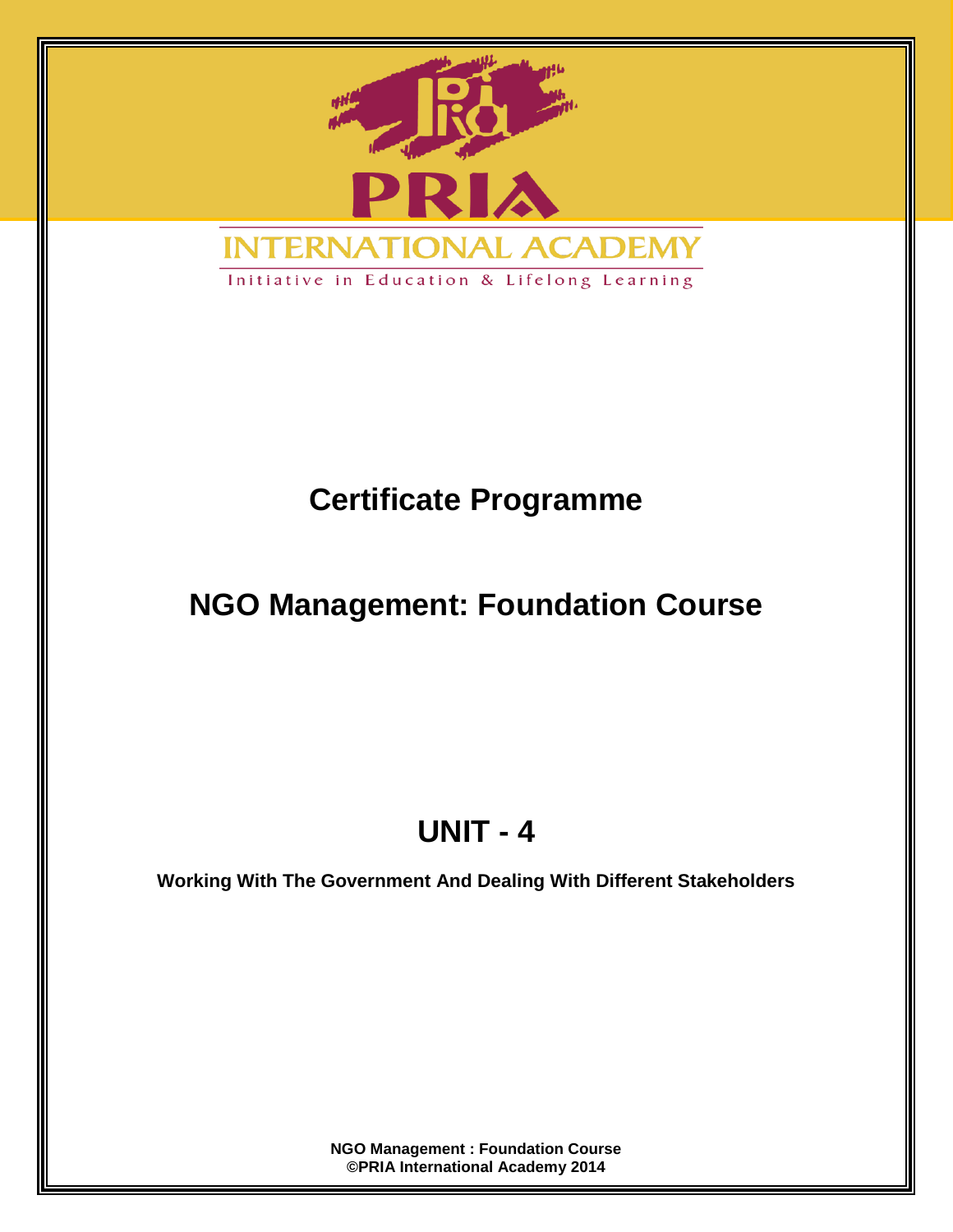# **Units of NGO Management : Foundation Course**

#### **Unit 1: Introduction to NGO Management**

- NGOs: Relevance And Rationale
- Definitions And Nomenclature
- **Characteristics**
- Classification Of NGOs
- Evolution Of NGOs Along Different Developmental Frameworks And Approaches
- NGOs In Developing Countries

#### **Unit 2: Legal Requirements In Setting Up NGOs: India & South Asia**

- Registration of NGOs
- Legal Options Available To Register NGOs in India
- Fiscal Regime in India With Respect To NGOs
- Additional Information On Tax Laws
- Differing Legal Frameworks For NGOs In South Asian Countries
- Processes And Essentials Of Registration

#### **Unit 3: Planning Programmes And Working With The Community**

- Programme Planning
- Programme Documentation

#### **Unit 4: Working With The Government And Dealing With Different Stakeholders**

- Stakeholder & Stakeholder analysis
- Government as a stakeholder
- Media as a stakeholder
- Private business as a stakeholder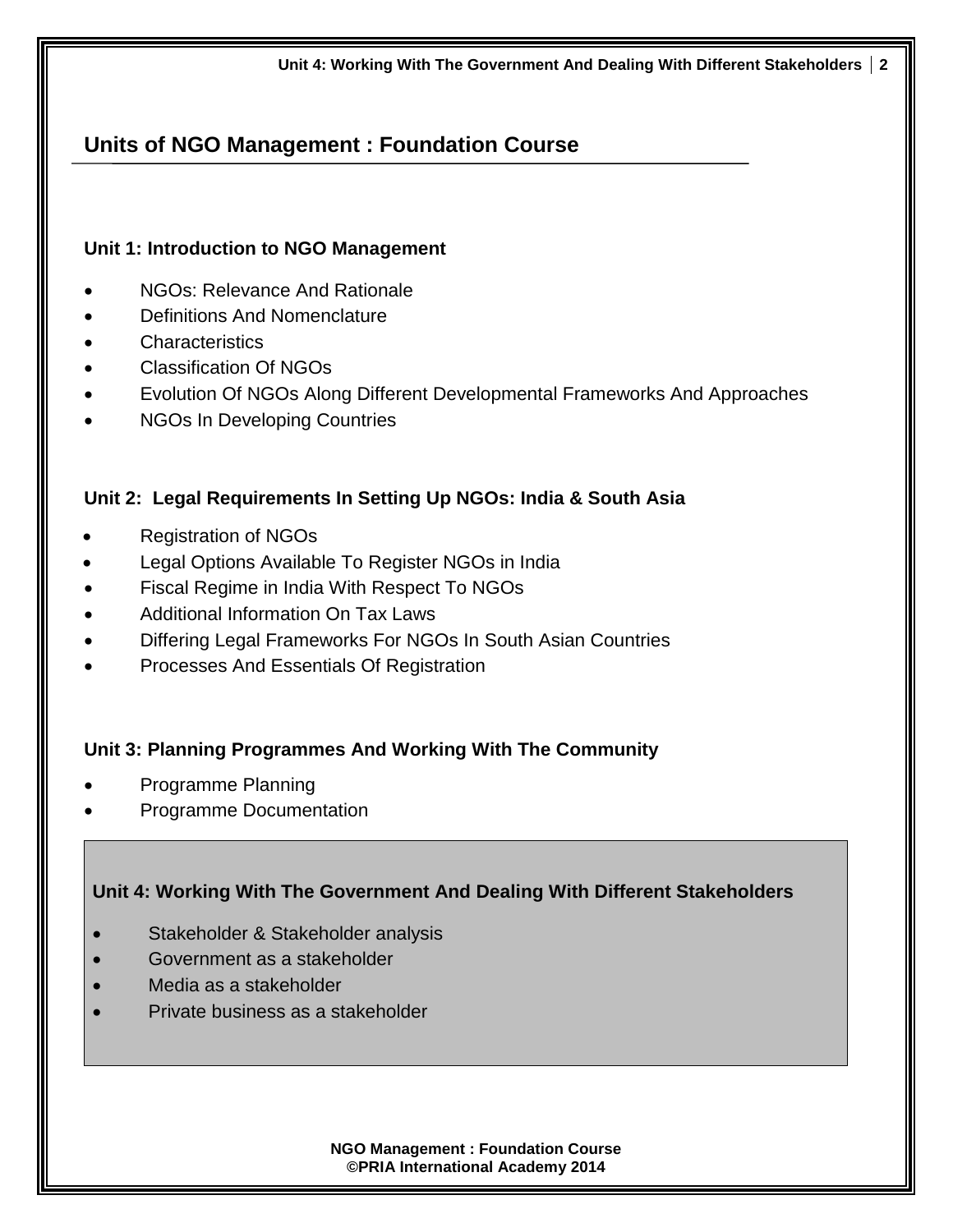#### **Unit 5: Managing Resources & Proposal Writing**

- Human Resource Management: Staff development
- Resource mobilisation
- Proposal writing
- Financial management

#### **Unit 6: Process Documentation & Monitoring And Evaluation**

- Process Documentation
- Monitoring
- Features Of Monitoring
- **•** Evaluation
- Difference Between Monitoring And Evaluation
- Differing Approaches To Monitoring And Evaluation
- **Elements Of A Monitoring And Evaluation Plan**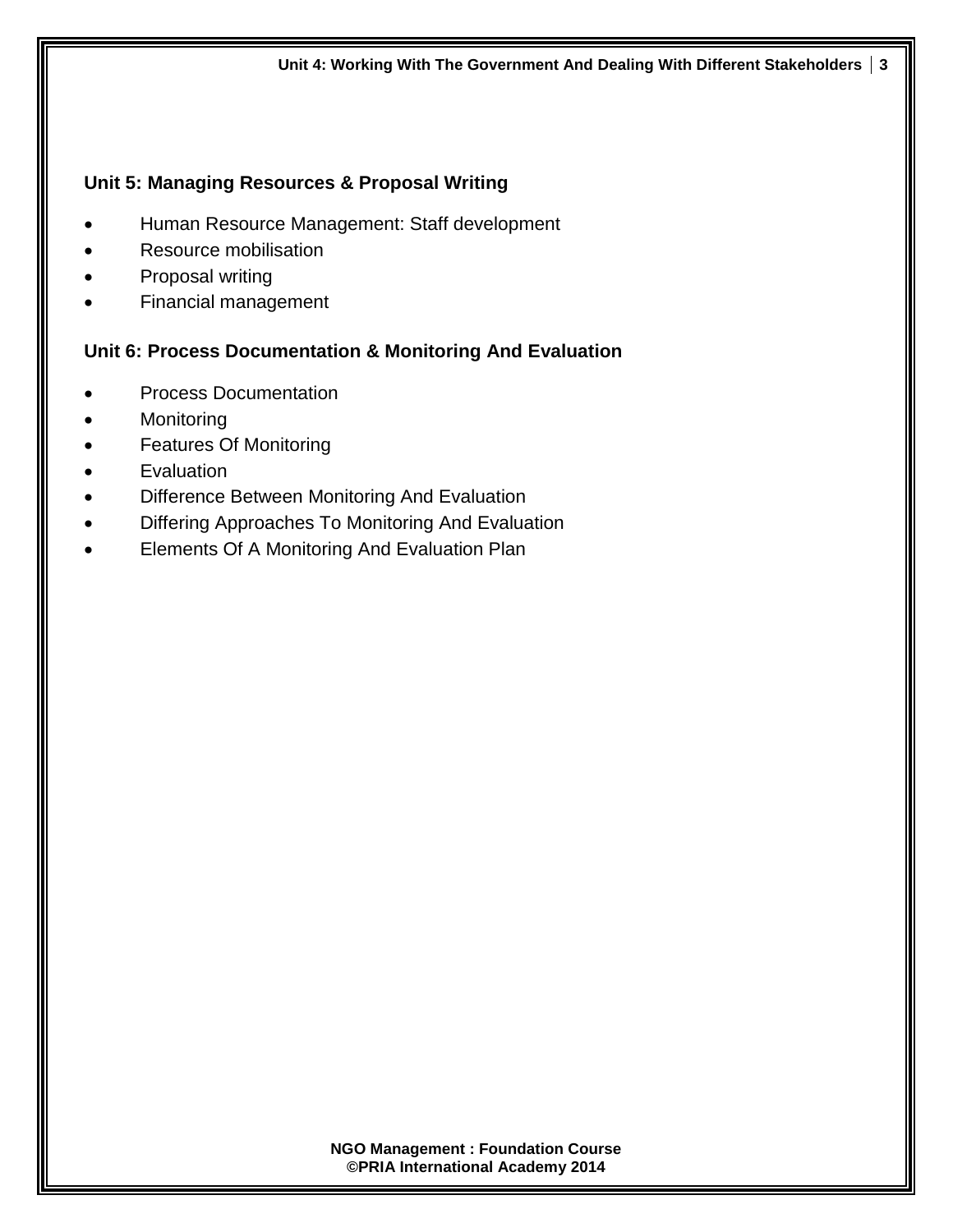**Unit 4: Working With The Government And Dealing With Different Stakeholders 4**

# **Table of Contents of Unit 4**

| <b>S. No.</b> | <b>Topic</b>                                                                         | Pg. No. |
|---------------|--------------------------------------------------------------------------------------|---------|
| Unit 4        | <b>Working With The Government And Dealing With</b><br><b>Different Stakeholders</b> |         |
|               | <b>Introduction</b>                                                                  | 5       |
|               | <b>Learning Objectives</b>                                                           | 6       |
| 4.1           | <b>Stakeholder And Stakeholder Analysis</b>                                          | 7       |
| 4.1.1         | <b>Case Study: Stakeholder Analysis</b>                                              | 11      |
| 4.2           | <b>Government As A Stakeholder</b>                                                   | 16      |
| 4.2.1         | <b>Relationship Between The Voluntary Sector And The</b><br><b>State</b>             | 18      |
| 4.2.2         | <b>Working With The State At Different Levels Of</b><br><b>Governance</b>            | 22      |
| 4.3           | <b>Media As A Stakeholder</b>                                                        | 28      |
| 4.4           | <b>Private Business As A Stakeholder</b>                                             | 32      |
|               | <b>Summary</b>                                                                       | 34      |
|               | <b>Recommended Reading</b>                                                           | 35      |
|               | <b>References</b>                                                                    | 35      |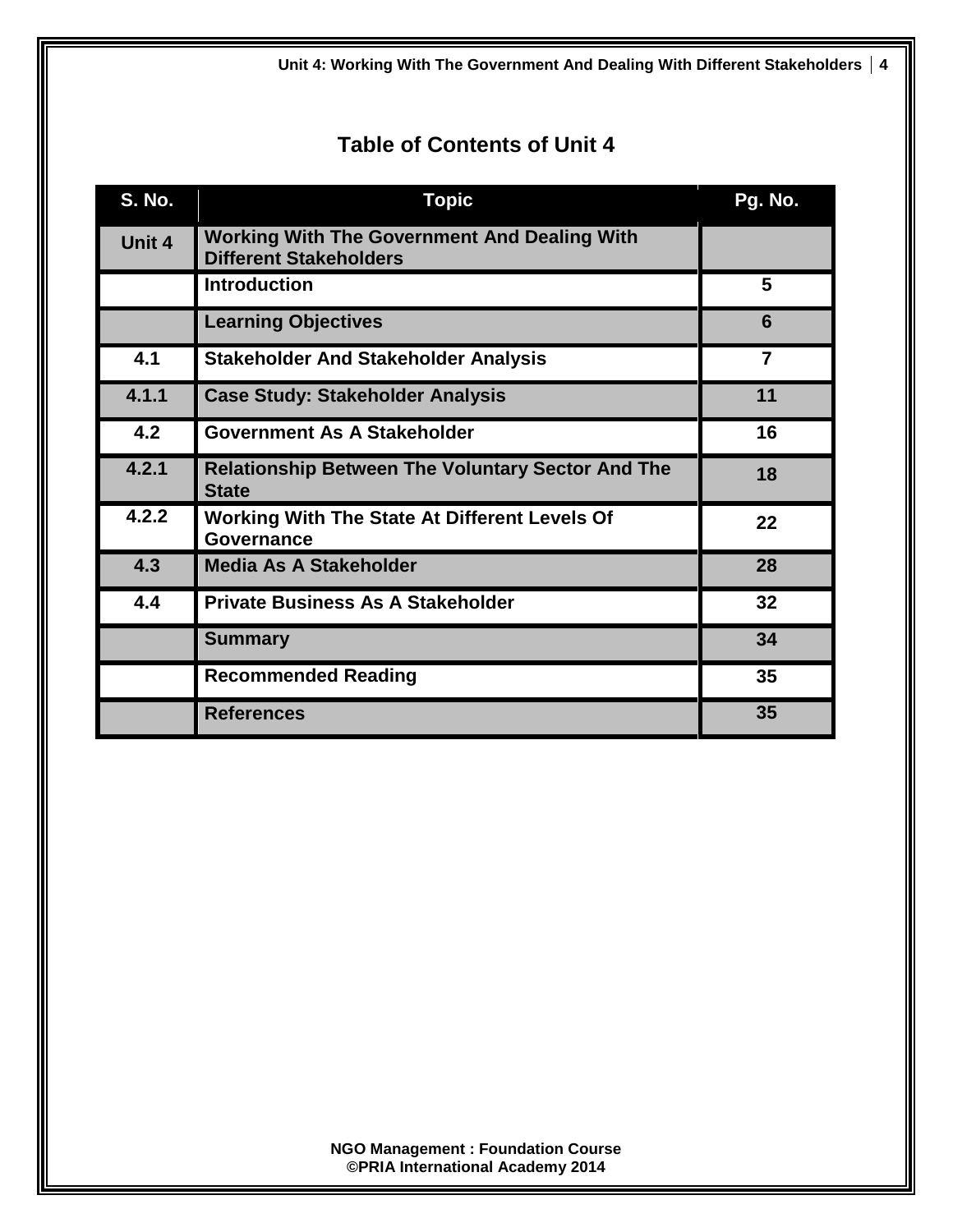# **Introduction**

A very important part of NGO functioning constitutes its collaboration with other sectors of society. The efficacy with which it performs its activities or executes its programmes/projects depends on how well it has networked with other stakeholders who share a stake in that particular project or activity. Therefore, good relations and efficient partnerships facilitate the process of development and bettering the lives of communities. Government and its agencies is one such important stakeholder in any NGO's programmes and interventions. Channels such as the media are an equally important part of public activities performed either by the government or NGOs. Harmonious relationship with the media ensures that the information and the benefits accruing out of a particular initiative are disseminated not only locally and nationally, but also at a global level. Lately, the private business sector is also emerging as an important collaborator with the non-profit sector.

This Module deals with the collaborative relationships that NGOs should desirably build and nurture with different stakeholders in society.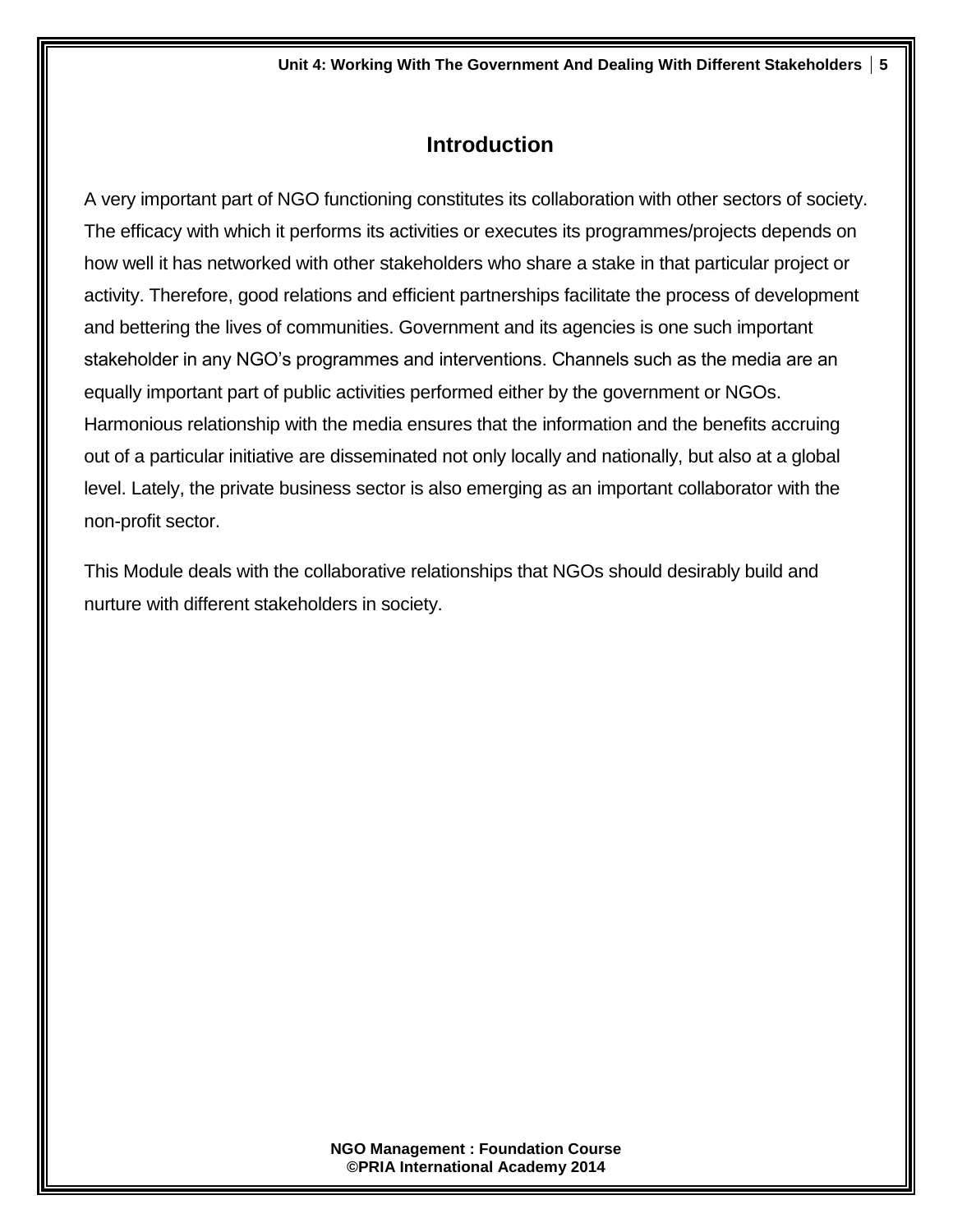# **Learning Objectives**

After completing this Module, you will be familiar with:

- The concept of stakeholders, its analysis and management strategy
- Various levels of government structures and relationships of NGOs with them
- Other stakeholders such as media, private business, etc, and the importance of collaborating with them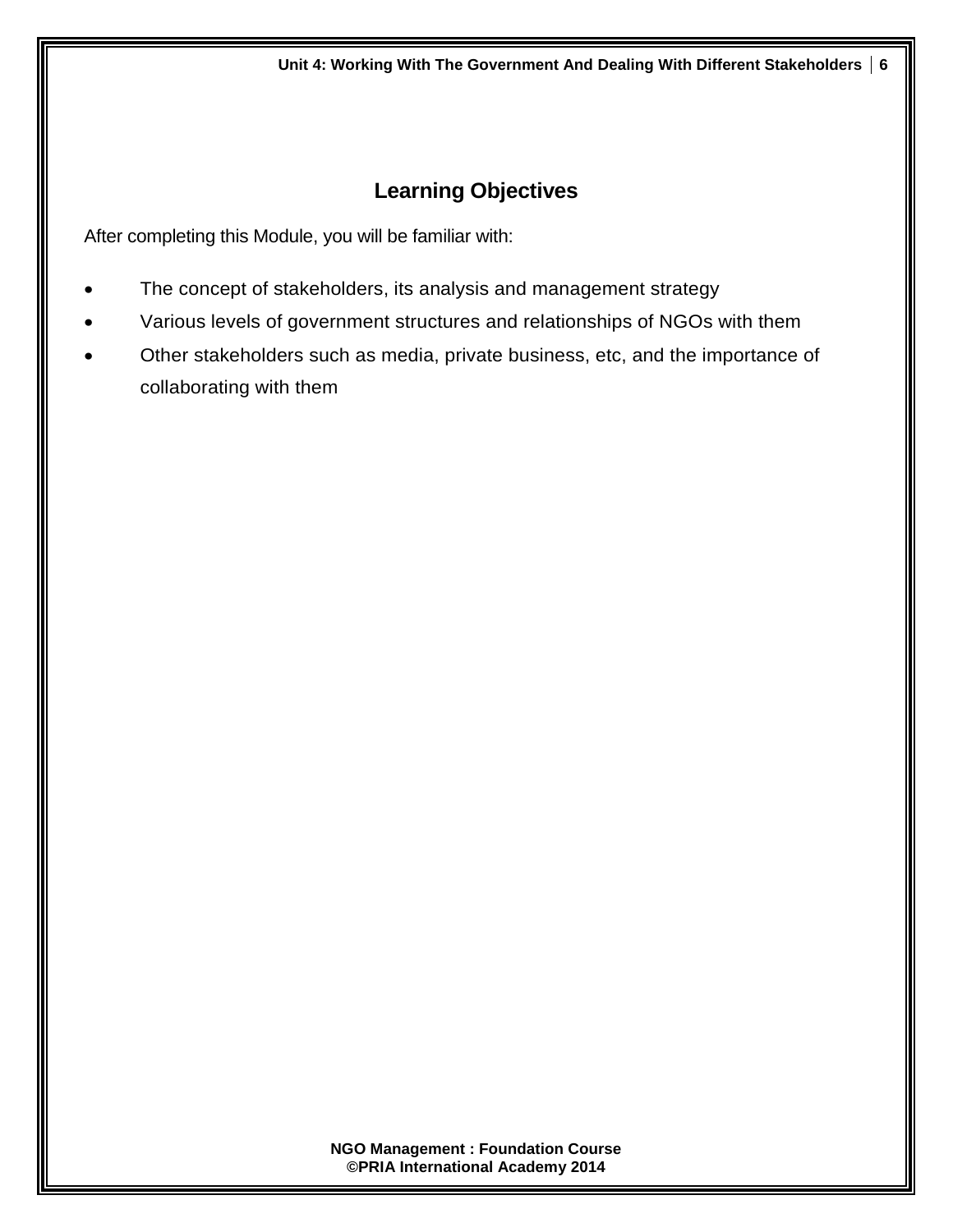# **4.1 Stakeholders & Stakeholder Analysis**

Stakeholders in a project are often defined as 'the individuals, groups or institutions which are likely to be affected by the organisational mission (either positively or negatively) or who can affect the outcome/s of a project (either positively or negatively) (Bandyopadhyay, 2001). Stakeholders are key to the successful management of any project. Given how important they are to a well-managed project, understanding who all the stakeholders are and the roles of each is often not as straightforward as many believe. This is why defining project stakeholders can be a difficult, yet necessary, process and one that needs to take place at the onset of a project.

Each stakeholder may have their own particular interest in the project or the project's outcome, either directly or indirectly. While all stakeholders are not equal, they have their own expectations and requirements. Stakeholders in a particular project include its sponsors, project team, higher management, end user of the project's outcomes, or anyone who is affected or has any kind of interest in the project or its outcome. Stakeholders can be classified as:

# *(i) Positive Stakeholders*

Positive stakeholders are those who stand to gain from the successful completion of the project. Their gain does not necessarily have to be monetary, although that may be the case. For example, the community which stands to gain by completion of a local water management project functions as a positive stakeholder.

# *(ii) Negative Stakeholders*

At times, an individual or group believes the end result of a project will have a negative impact on it. Such people come under the category of negative stakeholders. An example of such a negative stakeholder may be a local water filter company who can be negatively impacted by a project which aims to equip village communities to filter water with the help of home-made techniques. This is crucial information to acknowledge, since full cooperation from negative stakeholders is hard to attain.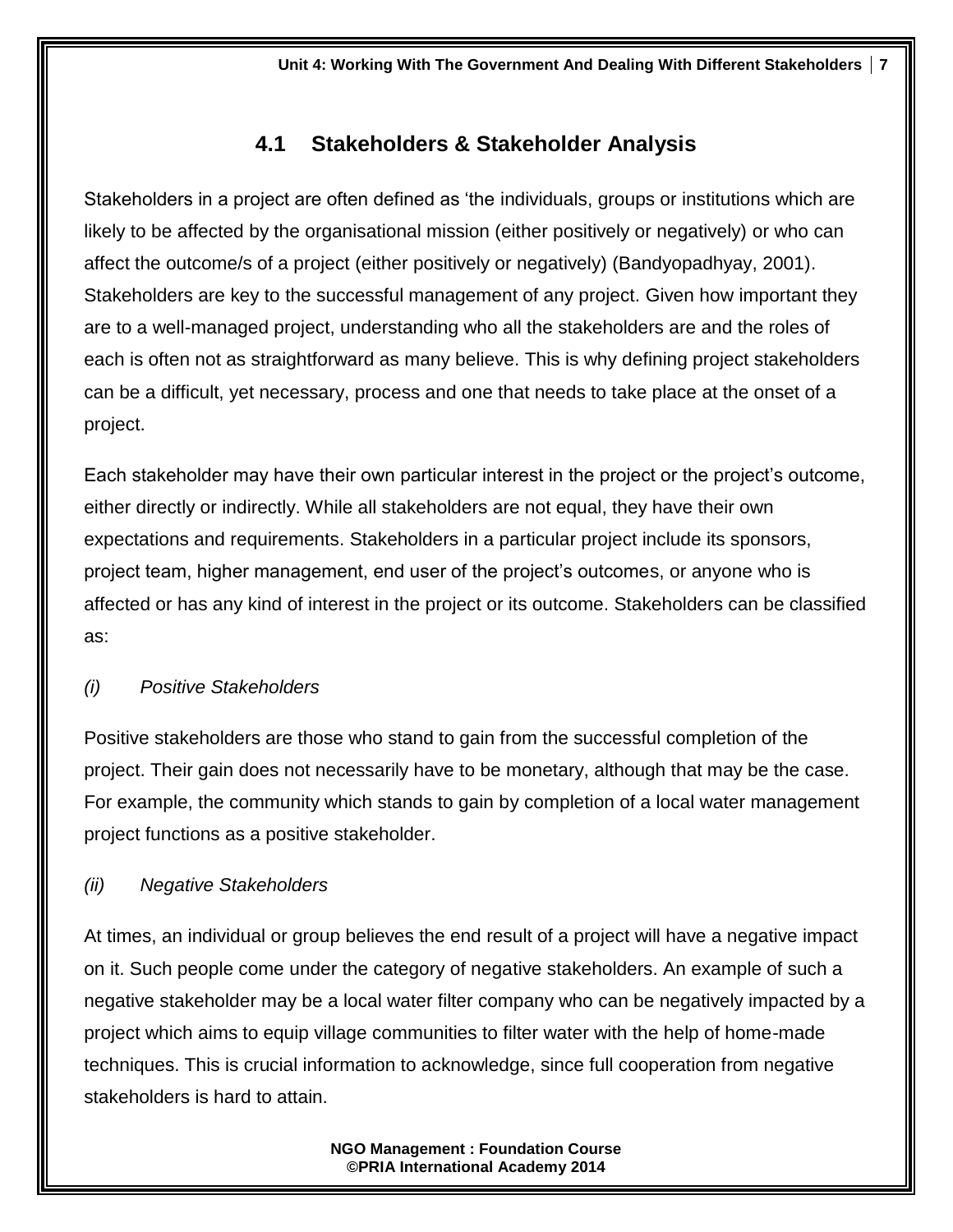#### **Stakeholder Analysis**

Stakeholder analysis is an important tool for understanding the institutional context of the issues to be addressed with regard to strengthening local self-governance institutions and communities (Bandyopadhyay, 2004). Stakeholder analysis is the process of systematically gathering and analysing qualitative information to determine whose interests should be taken into account while developing or implementing a project. Its findings can provide early and essential information about:

- (i) Who will be affected (positively and negatively) by the outcome of the organisational mission;
- (ii) Who could influence the achievement of organisational mission (again, positively or negatively); and
- (iii) Which individuals, groups or agencies need to be involved to achieve organisational mission.

Stakeholder analysis seeks to promote stakeholder participation and engagement, maximise positive stakeholder influence and minimise negative influence. The basic purpose is to indicate whose interest should be taken into account when making a decision to (re)formulate organisational mission. At the same time, the analysis ought to indicate why those interests should be taken into account. Herein, it is important to understand how to gauge a group's or actor's interest in a given specific and serious consideration. Some pointers in this regard are:

- First, if an external actor or agency is in a position to damage or weaken the political support of an organisation (for example, political parties with vested interests), then it should be taken into account
- Second, if the external agency's presence and/or support provide a net benefit or strengthen an organisation (as for example, a support organisation who provides capacity building support), then it should be given close consideration
- Third, if an external agency is capable of influencing the direction or mix of an organisation's activities, it needs to be counted as a stakeholder (for example, the choices and preferences of donors or demands of the community).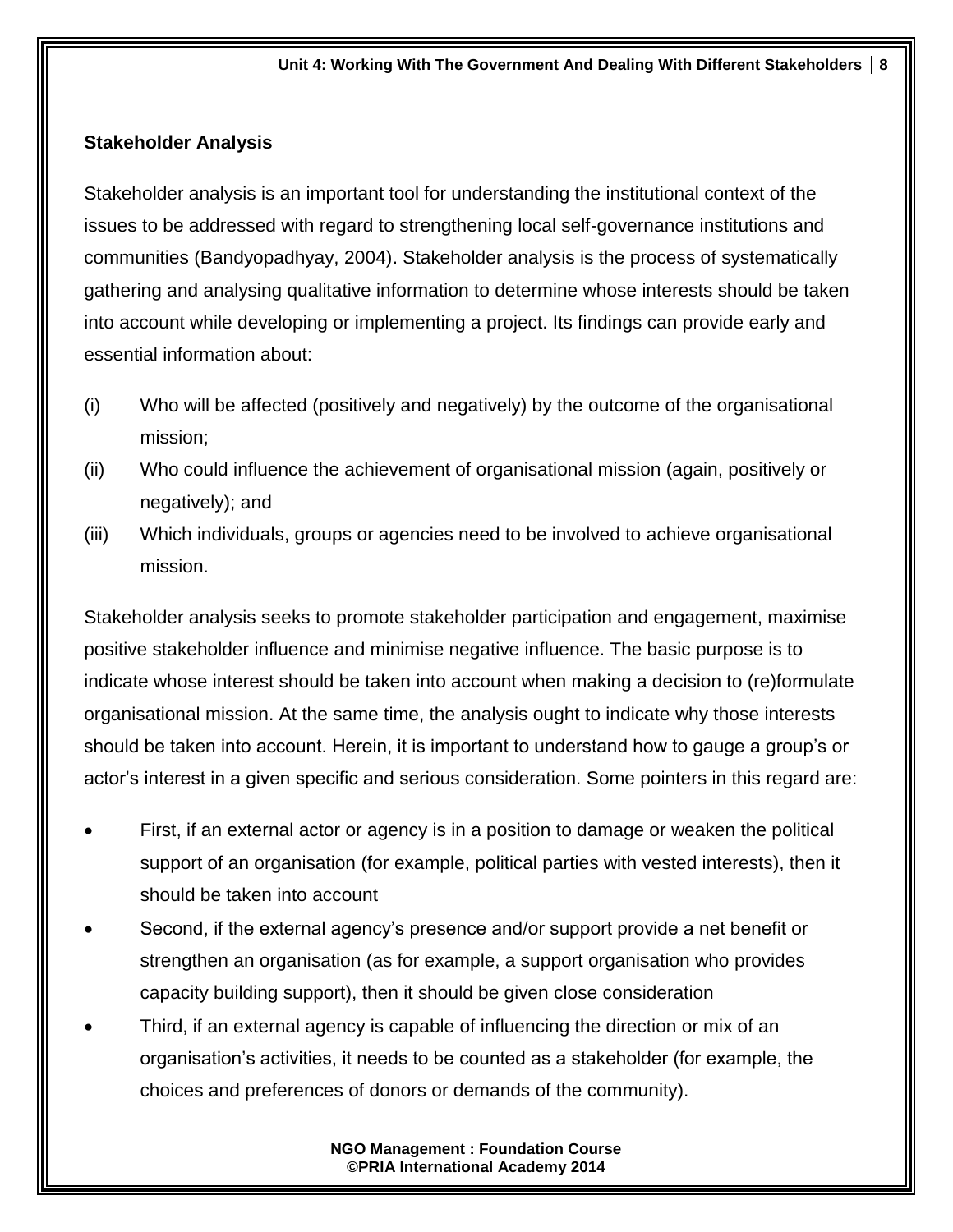#### **Steps In Stakeholder Analysis**

Stakeholder analysis is essentially a four-step process (Bandyopadhyay, 2001).

#### *(i) Identify key stakeholders*

The first step of stakeholder analysis is to identify key stakeholders from the large array of institutions and individuals that could potentially affect or be affected by the project/mission. This can be achieved by drawing up a simple list. The list which results from this exercise can provide the first input into stakeholder analysis. The figure below lists potential stakeholders for local self-governance:



#### *(ii) Assess stakeholder interests*

Once the key stakeholder groups have been identified, their possible interests in the issue can be considered. Some stakeholder interests are less obvious than others and may be difficult to define, especially if they are not explicitly articulated, or if they have multiple expectations, or they may be in contradiction with that of other stakeholders. The following questions can guide the enquiry into the interest of each key stakeholder or group:

What are the stakeholders' expectations from the organisation?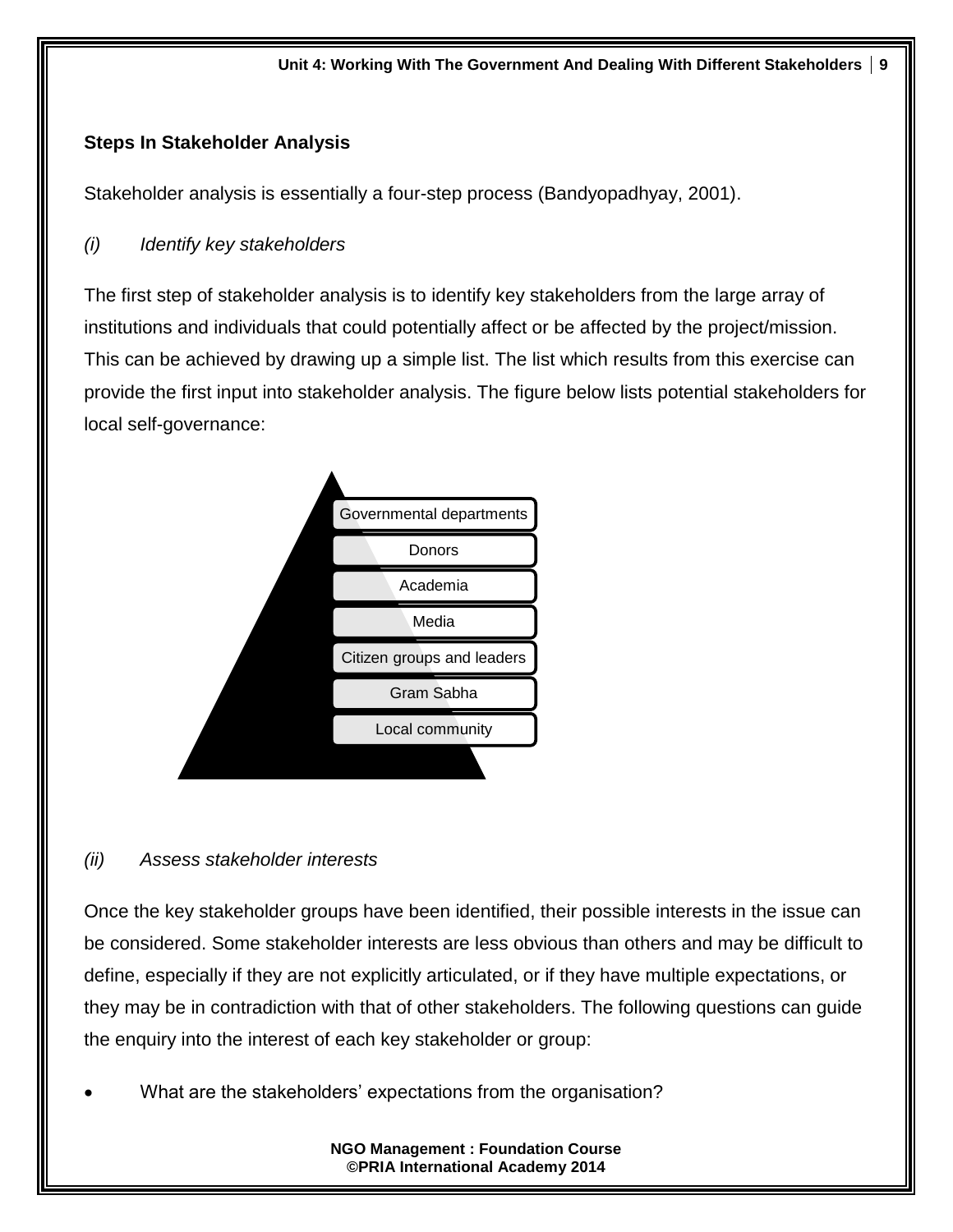- What benefits are there likely to be for the stakeholders?
- What resources might the stakeholder be able and willing to mobilise?
- Which of the stakeholder interests are in conflict with the stated organisational mission?

## *(iii) Assess stakeholder influence and importance*

Influence refers to the degree of power which stakeholders have in setting the direction of the decisions to be made during or after the dialogue process. It can be exercised by controlling, or facilitating, or hindering the decision making process directly or indirectly. This comes from a stakeholder's status or power, or from informal connections. Importance relates to the degree to which the issue demands active involvement of a given stakeholder group. Stakeholders who are important to the issue are generally those whose needs the issue seeks to meet as well as whose interests converge with the issue. Some stakeholders may be very important to an issue, but may have very limited influence over defining the issue.

For example, women, Dalit or tribal representatives of panchayats may have little influence over the capacity building policy, whereas their participation is important for strong local governance. Therefore, both the influence and importance of different stakeholder groups can be ranked along simple scales – for example, high, moderate or low.

#### *(iv) Outlining stakeholder participation strategy*

On the basis of the previous three steps in the stakeholder analysis process, some preliminary planning can be done on how the different stakeholder groups can be best involved in the process to achieve organisational mission/project goals. As a rule of thumb, the appropriate approaches for involving stakeholders of differing levels of influence and importance can be:

- *Stakeholders of high influence and high importance* should be closely involved throughout to ensure their support;
- *Stakeholders of high influence and low importance* are not the target of the organisation, but may oppose the achievement of organisational mission; they will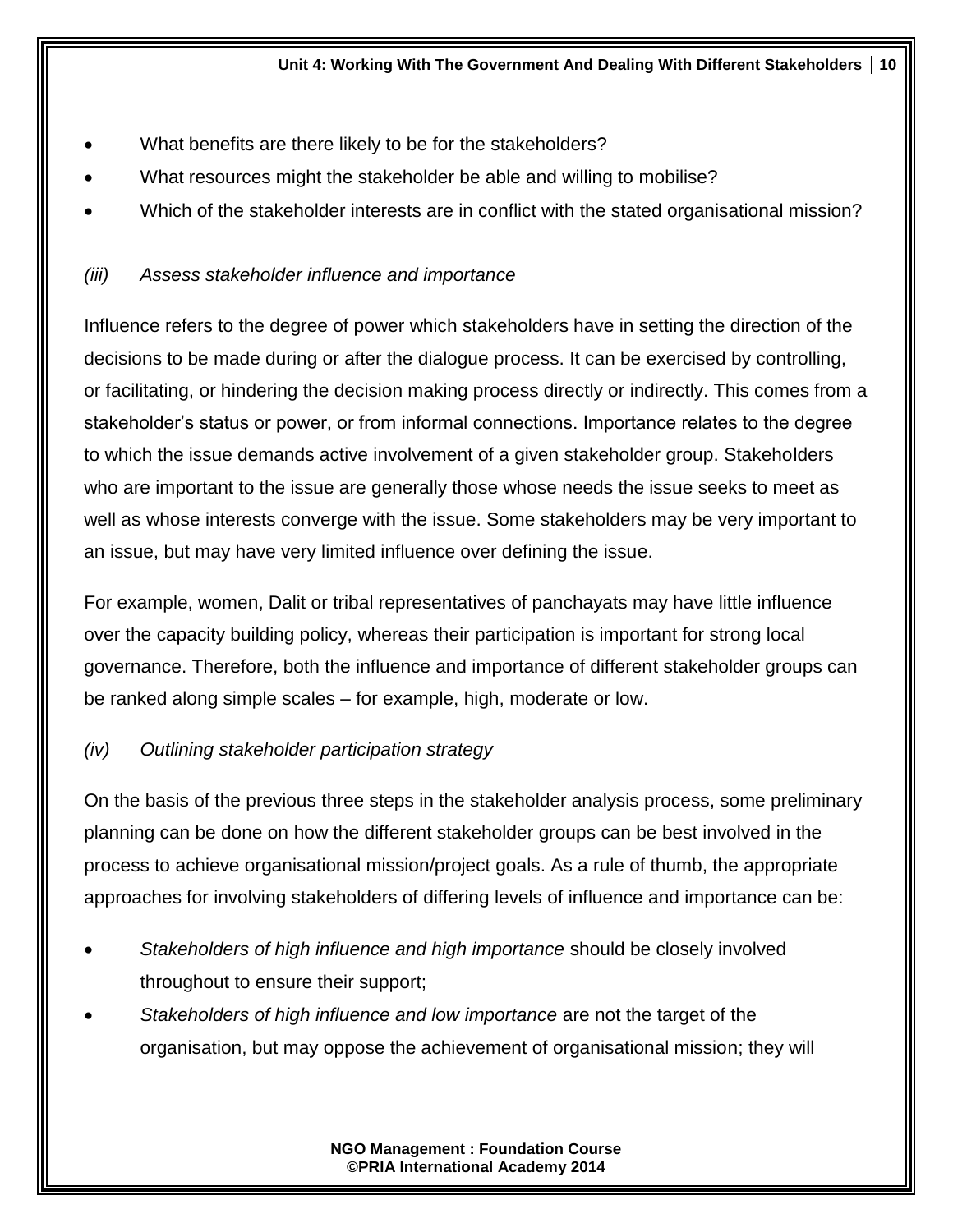therefore need, as appropriate, to be kept informed and views acknowledged to avoid disruption or conflict;

- *Stakeholders of low influence and high importance* require special efforts to ensure that their needs are met and their participation is meaningful; and
- *Stakeholders of low influence and low importance* are unlikely to be closely involved in organisational planning and require no special participation strategies.

## **4.1.1 Case Study: Stakeholder Analysis**

Rural Development Agency  $(RDA)^1$  was established in 1990 with a group of professionals with the aim of improving the fragile ecosystems of Kumaon region of Uttar Pradesh in India. The agency realised that the quality of life of the people residing in this mountainous region is intertwined with the quality of natural resources. As a consequence of commercial overexploitation of these natural resources, the lives of the poor people had become more vulnerable to poverty. RDA started an auto-forestation programme in 30 surrounding villages. The Ministry of Environment and Forests (MoEF), Government of India sponsored the afforestation programme.

As part of the programme, RDA facilitated creation of village level forest protection committees, which then helped create a number of village level nurseries with technical help from RDA. The forest protection committee was also engaged in the protection and management of forest areas. As a result, a number of contractors who were engaged in illegal selling of forest resources became very annoyed with RDA's interventions. The contractors had a very strong connection with dominant political leaders. The MoEF-sponsored afforestation programme became very successful. In 1994, Canada India Village Aid (CIVA), an international donor, agreed to fund RDA's afforestation programme. RDA expanded its afforestation programme in another 20 villages with the available funds from CIVA.

In 1992, the 73<sup>rd</sup> constitutional amendment was passed in India to promote Panchayati Raj Institutions (local governance institutions) which created an enabling political environment where rural people can participate in the democratic process to

 $\overline{\phantom{a}}$  $1$  The name of the organisation has been changed.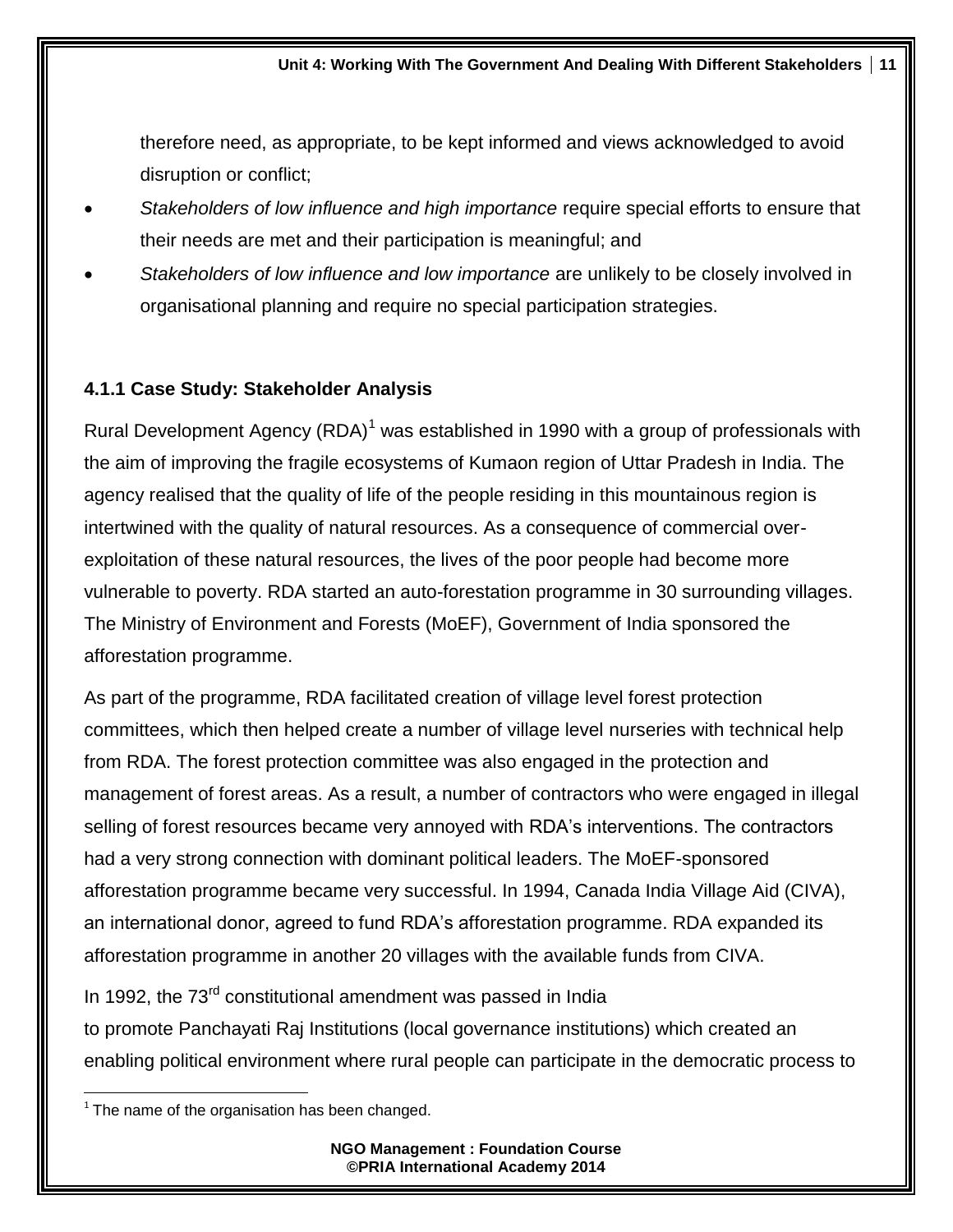elect their representatives. Panchayat elections were held in Uttar Pradesh in 1995. Within a year, the elected panchayat members started getting recognition from all corners. Some forest protection committee leaders got elected in the newly formed panchayats. RDA also tried to link the village level forest protection committees with the panchayat.

However, the major political parties active in the area were apprehensive about the role of RDA. They viewed it as a major roadblock in pursuing their agenda. During this period, a number of professionals who worked in RDA left the organisation and formed new NGOs. Since most of them had expertise in forestry, they also started similar kinds of activities. RDA realised the need to undertake some action research programmes on forestry. It established contact with Indian Institute of Forest Management in Bhopal and Forest Research Institute in Dehradun. RDA also sent some of its employees to Society for Promotion of Wastelands Development (SPWD), New Delhi to train them in community forestry.

**Steps 1 And 2 Of Stakeholder Analysis:** *Identification of stakeholder groups, their interest in the achievement of organisational mission, and the effect of organisational mission on these interests.*

| <b>Effect of organisational</b><br>mission on these interests |  |
|---------------------------------------------------------------|--|
| 0                                                             |  |
|                                                               |  |
|                                                               |  |
|                                                               |  |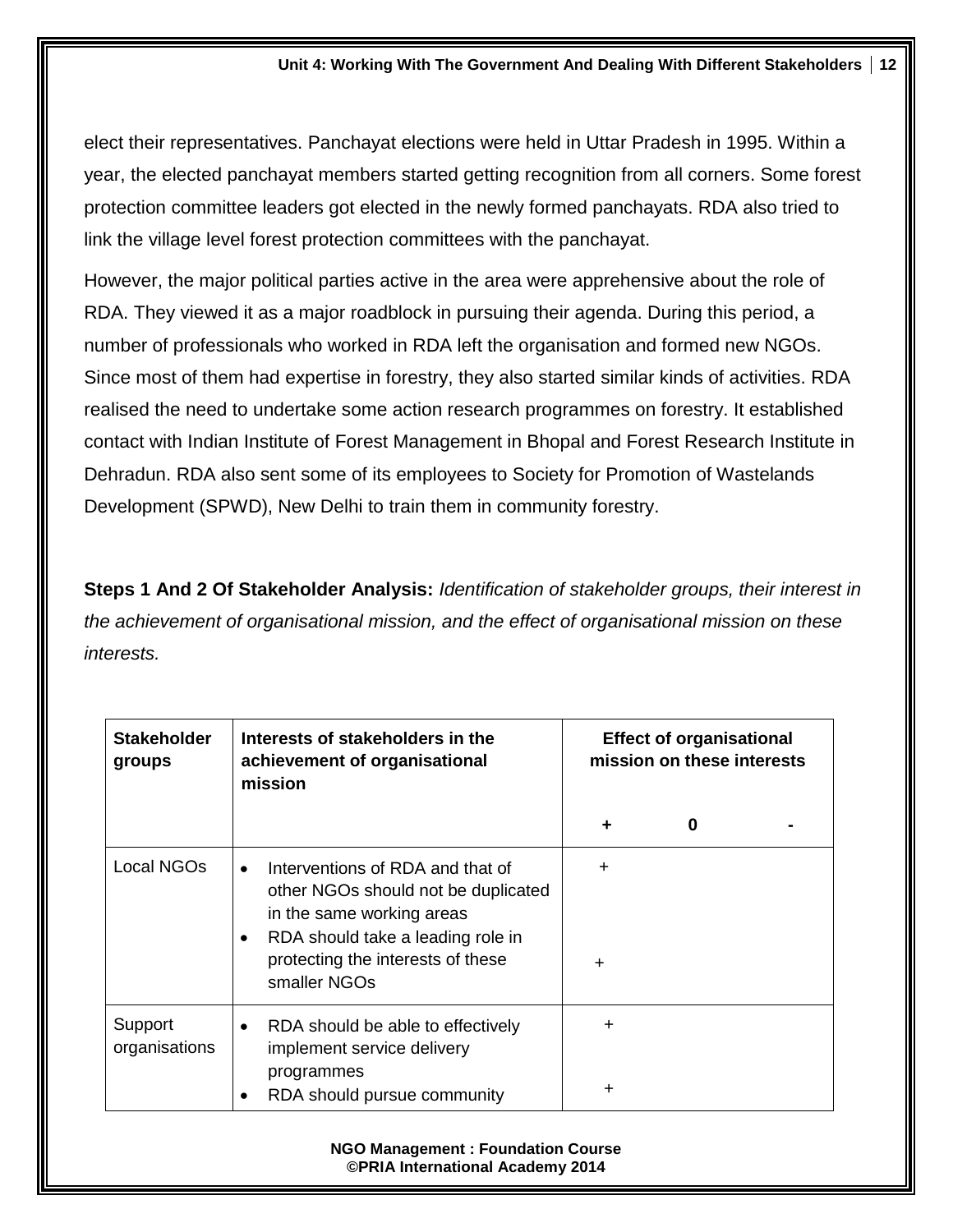|                                           | participation and empowerment in<br>their programme and projects                                                                                                                                      |            |
|-------------------------------------------|-------------------------------------------------------------------------------------------------------------------------------------------------------------------------------------------------------|------------|
| Union<br>government                       |                                                                                                                                                                                                       |            |
| Ministry of<br>Finance                    | RDA should comply with all FCRA<br>$\bullet$<br>rules and regulations while accessing<br>foreign funding                                                                                              | +          |
| Ministry of<br><b>Home Affairs</b>        | RDA should comply with all the<br>$\bullet$<br>necessary official formalities to<br>access funds from international<br>agencies                                                                       | +          |
| Ministry of<br>Environment<br>and Forests | RDA should be able to implement<br>$\bullet$<br>effectively the projects which have<br>been funded by MoEF                                                                                            | $\ddot{}$  |
| Local<br>government<br>(panchayat)        | RDA should establish linkages with<br>$\bullet$<br>the local people's representatives<br>It should bring more<br>$\bullet$<br>projects/programmes to deliver more<br>services to the local population | +<br>+     |
| Academic<br>institutions                  | RDA staff should be trained enough<br>$\bullet$<br>to build their technical capacities to<br>effectively deliver the services to<br>community people                                                  | ┿          |
| <b>CIVA</b>                               | RDA should be able to deliver high<br>$\bullet$<br>quality service to the community<br>It should provide regular monitoring<br>$\bullet$<br>reports                                                   | +<br>$\pm$ |
| Community<br>members                      | RDA should be able to bring more<br>$\bullet$<br>projects and programmes for the<br>community<br>It should address all poverty related<br>$\bullet$                                                   | $\ddot{}$  |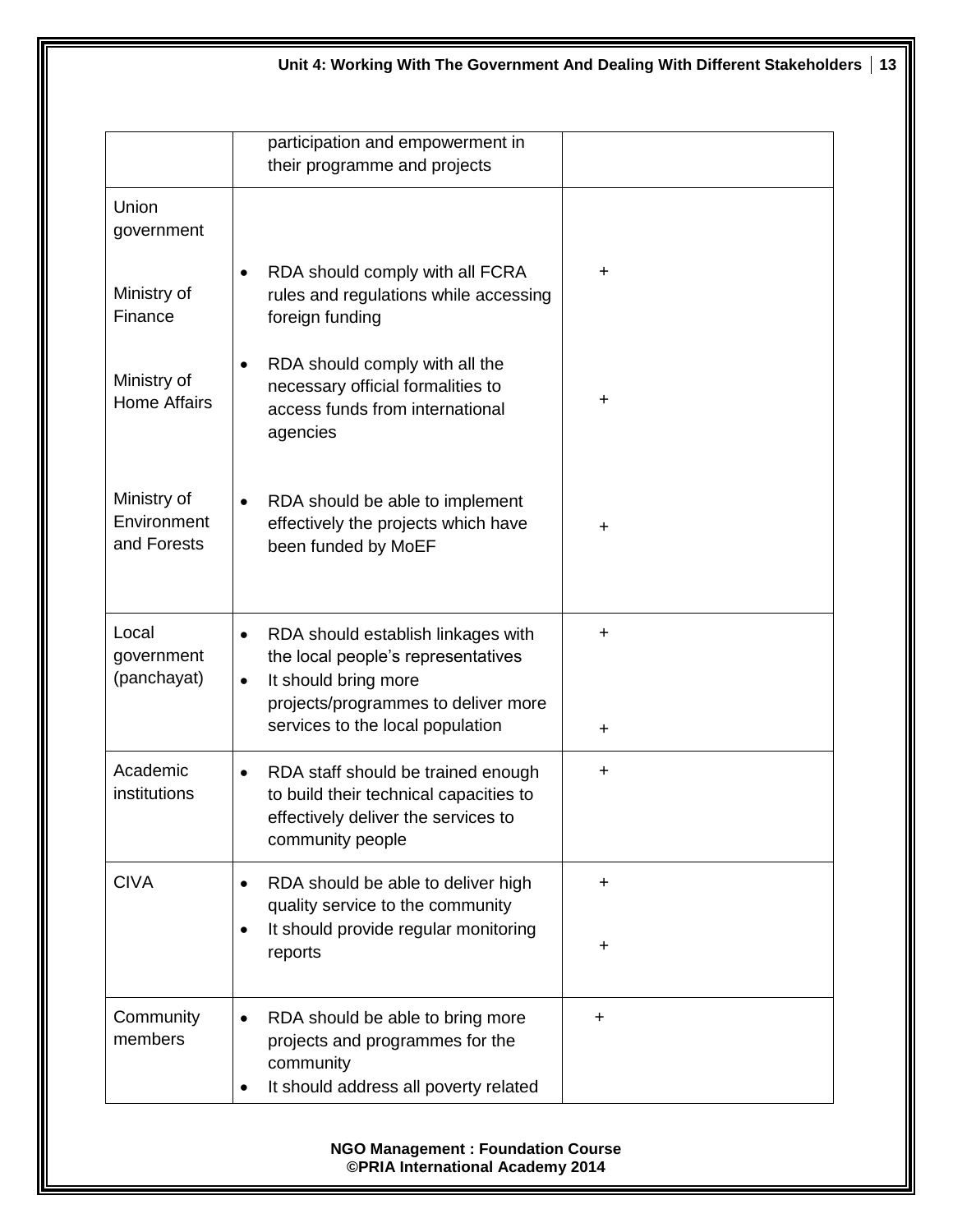**Unit 4: Working With The Government And Dealing With Different Stakeholders 14**

|                 | issues and try to solve them                    |  |
|-----------------|-------------------------------------------------|--|
| Contractors     | RDA should not continue to work in<br>the areas |  |
| Political party | RDA should not continue to work in<br>the areas |  |

**Step 3 Of Stakeholder Analysis**: *Mapping key stakeholder's relative influence and importance*

| Influence of<br>stakeholder |                | Importance of organisational mission related activities to stakeholder |                                                                                                               |
|-----------------------------|----------------|------------------------------------------------------------------------|---------------------------------------------------------------------------------------------------------------|
|                             | Low importance | Moderate importance                                                    | High importance                                                                                               |
| Low influence               |                | Academic institutions                                                  | Community members                                                                                             |
| Moderate<br>influence       |                | Support organisations                                                  | <b>Political parties</b><br>MoEF<br>Ministry of Home Affairs<br>Village level forest<br>protection committees |
| High Influence              | Contractors    | MoEF<br>Donors<br>(National/International)                             | Local NGOs                                                                                                    |

#### **Step 4 Of Stakeholder Analysis**: *Formulation of stakeholder participation strategy*

| <b>Stakeholder</b>                    | <b>Type of participation</b> |               |               |                       |
|---------------------------------------|------------------------------|---------------|---------------|-----------------------|
| Information sharing<br>(one-way flow) | Consultation                 | Collaboration | Confrontation | Any other<br>strategy |
| Local NGOs                            |                              |               |               | N                     |
| Support<br>organisations              |                              |               |               | $\mathbf{v}$          |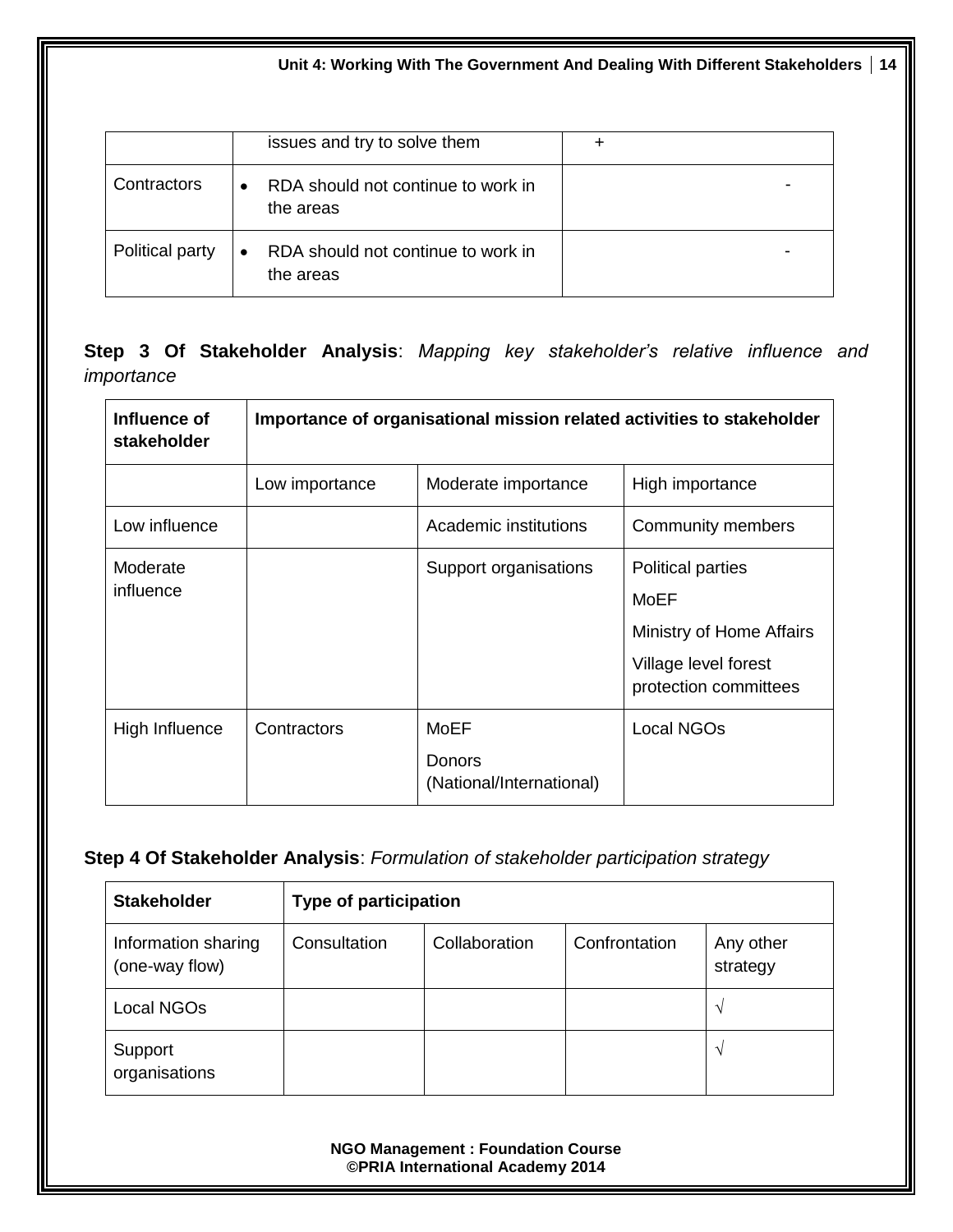| Unit 4: Working With The Government And Dealing With Different Stakeholders   15 |            |            |           |            |  |
|----------------------------------------------------------------------------------|------------|------------|-----------|------------|--|
| Union government                                                                 |            |            |           |            |  |
| -Ministry of Finance                                                             | $\sqrt{}$  |            |           |            |  |
| -Ministry of Home<br><b>Affairs</b>                                              | $\sqrt{ }$ |            |           |            |  |
| -Ministry of<br>Environment and<br>Forests                                       |            | $\sqrt{}$  |           |            |  |
| Local government<br>(panchayat)                                                  |            |            |           | $\sqrt{ }$ |  |
| Academic institutions                                                            |            |            |           | $\sqrt{ }$ |  |
| Donors:<br>National/International                                                |            |            |           | $\sqrt{ }$ |  |
| Community<br>members                                                             |            |            |           | $\sqrt{ }$ |  |
| Forest protection<br>committee                                                   |            |            |           | $\sqrt{ }$ |  |
| Local political party                                                            |            | $\sqrt{ }$ |           |            |  |
| Contractors                                                                      |            |            | $\sqrt{}$ |            |  |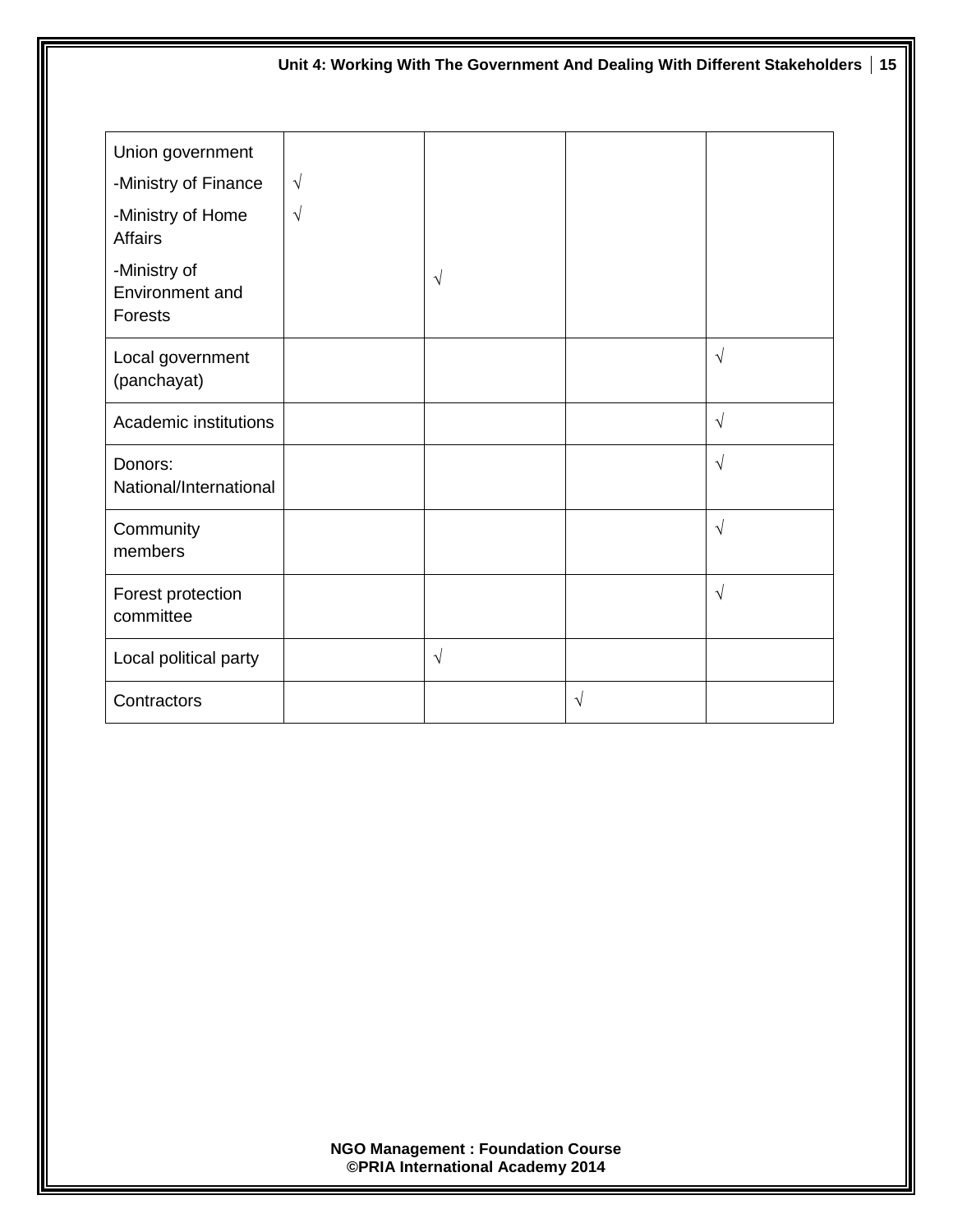# **4.2 Government As A Stakeholder**

The South Asia region is characterised by varied forms of State that has evolved since the end of World War II. Since the 1950s, India and Sri Lanka have a parliamentary form of democracy while Pakistan and Bangladesh have had long periods of military dictatorship. Nepal and Bhutan remained traditional monarchies. The last decade has witnessed a transition in this regard with the reassertion of democracy in Bangladesh and Nepal. Thus, South Asian countries provide a diversity of forms of governance over the past five decades (Tandon R. , Voluntary action, civil society and the state, 2002).

The second important dimension of the character of the State in South Asia has been its dominant interventionist role in promoting development, particularly in India and Sri Lanka. The State took upon itself a pre-eminent and monopolistic stance in defining what constituted development, public good and national interest. It took upon itself the sole prerogative and the power to control resources, ideas and programmes of development. In this context, it is important to mention the different roles that the State has performed in relation to voluntary organisations since Independence. This is important to understand the nature of voluntary organisations and the character of the State. In the Indian context, the State has assumed the role of:

## **(i) Regulator**

The State in modern society regulates social, political and the economic spaces. The State enacts a variety of regulatory mechanisms through its organs and agencies, and as well as through laws and legislations. The legislation directly affecting voluntary organisations in India today include the ones related to registration, financial requirements, etc.

#### **(ii) Funder**

Over the years, many voluntary organisations have utilised government funds and many continue to do so. Many of them have entirely depended on grants from the State. Therefore,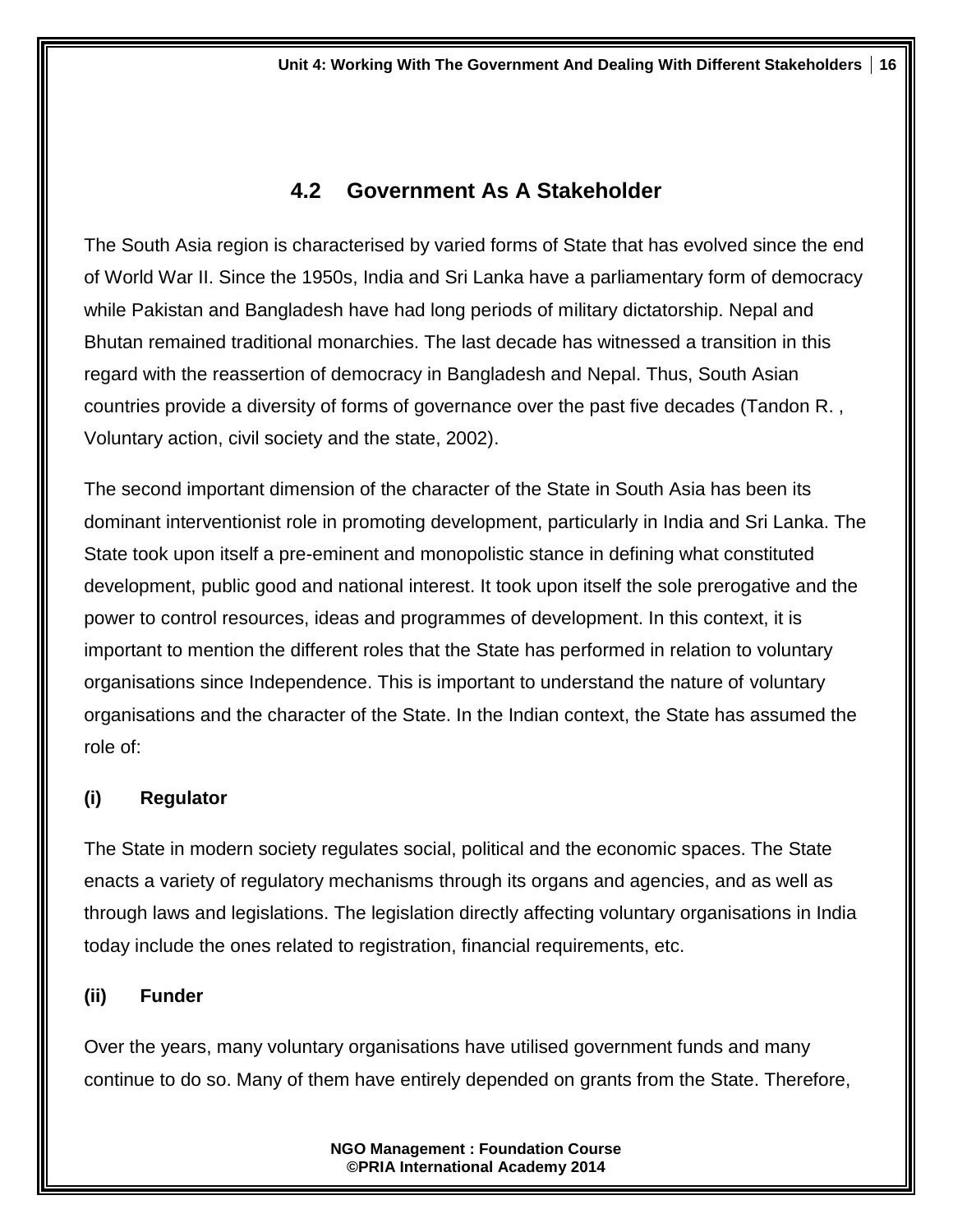in many ways, the work of these voluntary organisations has been guided by the nature of the relationship between them and the State as a funder.

#### **(iii) Development actor**

Being a socialist welfare state, most of government schemes, departments and agencies have been started with a view to promote development. Therefore, in virtually every area of development – health, education, drinking water, sanitation, etc – the government's own departments, programmes and schemes are the most active. As a result, the space for voluntary organisations in the development arena has been gradually shrinking.

#### **Forms Of Government**

Most democratic governments are either Presidential or Westminster; some States are pure monarchies. A brief account of these forms is given below.

#### **(i) Presidential form**

Some representative and constitutional democracies have a presidential system of government, which is based on the separation and sharing of powers among three independent and coordinate branches of government: legislative, executive, and judiciary. The United States is the originator and primary example of the presidential system, a model that is followed in only a few other democracies, such as Argentina, Brazil, Mexico and the Philippines. Unlike the parliamentary form of democracy, it has a strong and independent chief executive with extensive powers related to both domestic, or internal, affairs and foreign policy. The president's independence from the legislature is based on election by the people to whom he or she is directly accountable and not to the legislature, as in the parliamentary system. Furthermore, the constitution grants strong powers to the chief executive in a presidential system.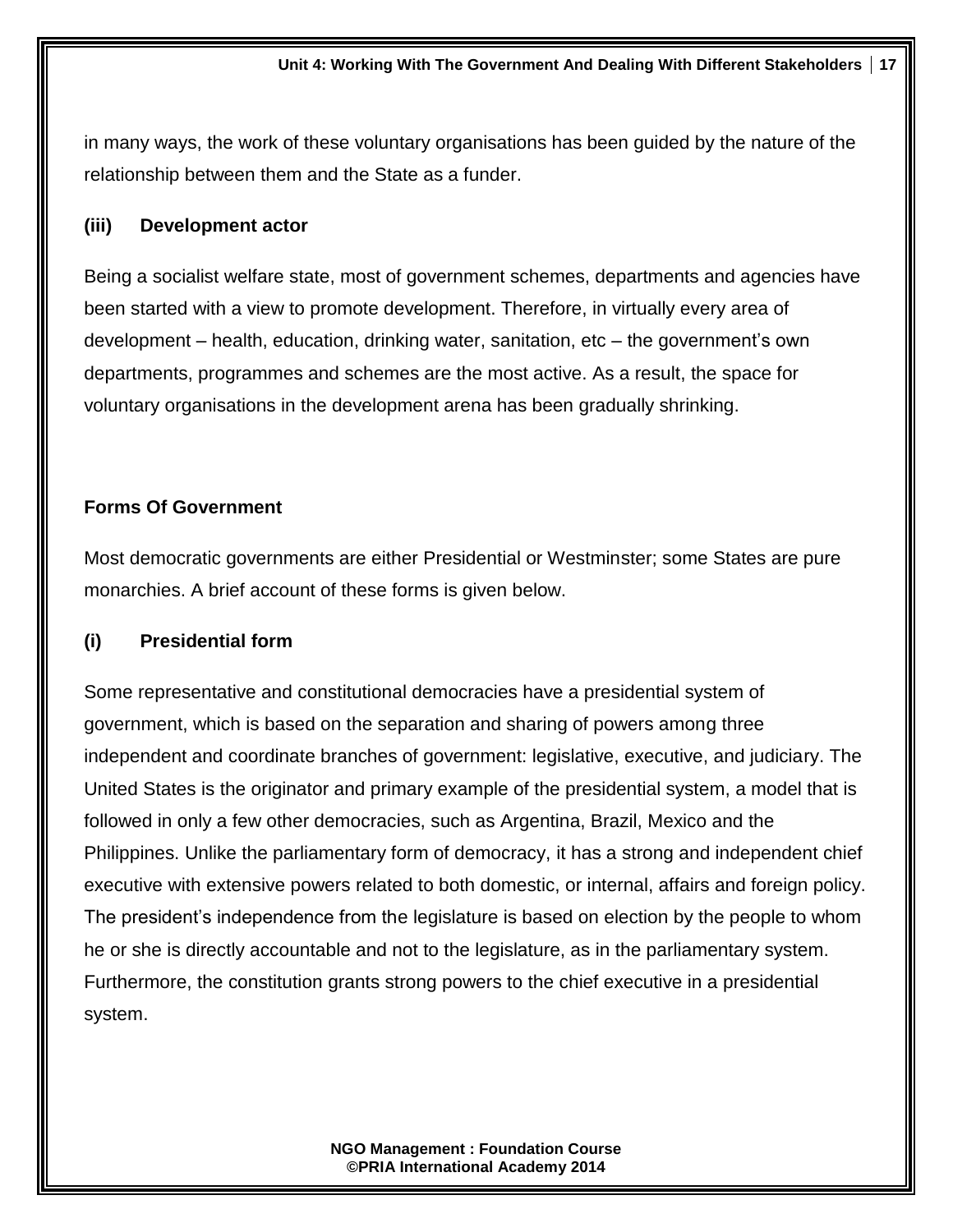#### **(ii) Westminster form**

The Westminster style of Government is modelled on the system of government used in the United Kingdom. In a Westminster system, the cabinet serves as the link between the administrative and legislative branches of government. Westminster style is a feature of Canada's system of government. The Fathers of Confederation embraced the British constitution as the model to guide Canada's development. The British North America Act of 1867 was thoroughly British in both spirit and design. Since 1867, there have been many developments that have shifted Canada away from this model and elements, such as the Constitution Act and the Canadian Charter of Rights and Freedoms (1982).

#### **(iii) Monarchic form**

A monarchy is a [political system](http://www.britannica.com/EBchecked/topic/467746/political-system) based upon the undivided sovereignty or rule of a single person. The term applies to States in which supreme authority is vested in the [monarch,](http://www.britannica.com/EBchecked/topic/708987/monarch) an individual ruler who functions as the head of state and who achieves his position through heredity. Succession usually passes from father to son or follows other arrangements within the family or the monarchical dynasty.

#### **4.2.1 Relationship Between The Voluntary Sector And The State**

As a consequence of the development roles assumed by the State, there have been some significant consequences for the structure and quality of relationships that have emerged between voluntary action and the State in India. They are:

#### **(i) Dependency**

The predominant form of relationship between the State and the voluntary sector is that of a dependent client (Tandon R. , Voluntary action, civil society and the state, 2002). This dependency arises in situations where voluntary organisations are either implementing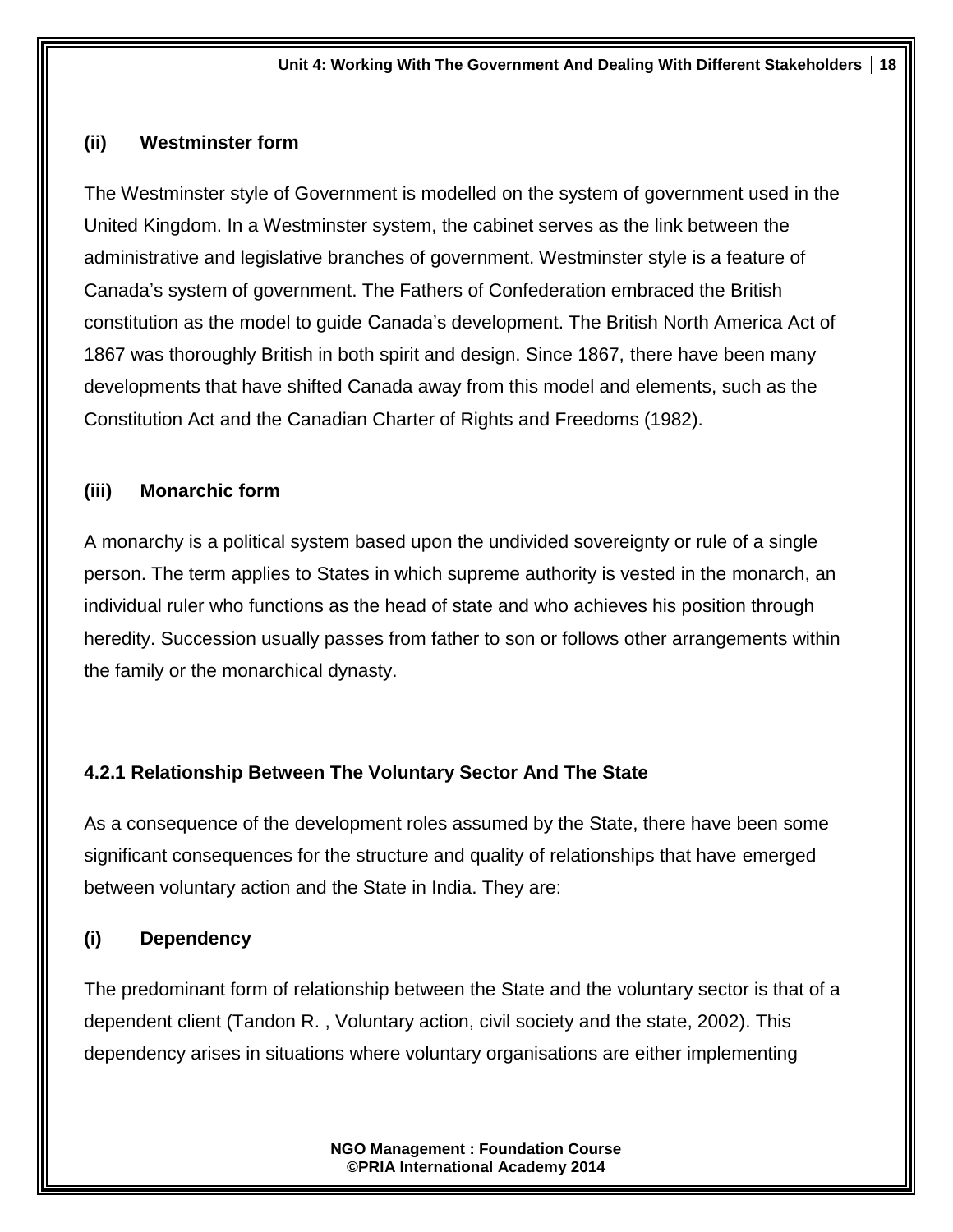development programmes of the State, or receiving funds from it, or both. It is a dependency of ideas, money and resources.

#### **(ii) Adversarial**

Adversarial relationship between the State and the voluntary sector arises when the two are perpetually locked in conflict. This is common among voluntary organisations which challenge the policies of the State, its development framework and paradigms. The same is true for voluntary organisations that directly support people's organisations and social movements.

#### **(iii) Co-option**

Governments can seek to co-opt (or selectively co-opt) the language, vision and activities of NGOs. However, this response only works if governments have the resources to fill the political space. Moreover, this policy choice only makes sense if governments can contribute to co-opt independent NGOs effectively without sufficient public reaction or political visibility (Heyzer, Riker, & Quizon, 1995).

#### **(iv) Co-operation**

In this type of relationship the emphasis is on healthy co-operation between voluntary organisations and government authorities and machinery. Herein, differences are discussed and understood by all parties, and common areas of action on policy and programme aspects are identified in which voluntary organisations and the government can work together (Tandon R. , Voluntary action, civil society and the state, 2002). Governments recognise and seek to promote NGO participation as long as they co-operate with a government-defined vision of people-centred development (Heyzer, Riker, & Quizon, 1995).

#### **(v) Collaboration**

Government and NGOs collaborate as partners to achieve a mutually desired effect which they could not achieve acting alone. NGOs can collaborate with the government at an operational level for mobilising demand for services, planning and delivering those services, including innovating and scaling up promising development initiatives. At the policy level, NGOs can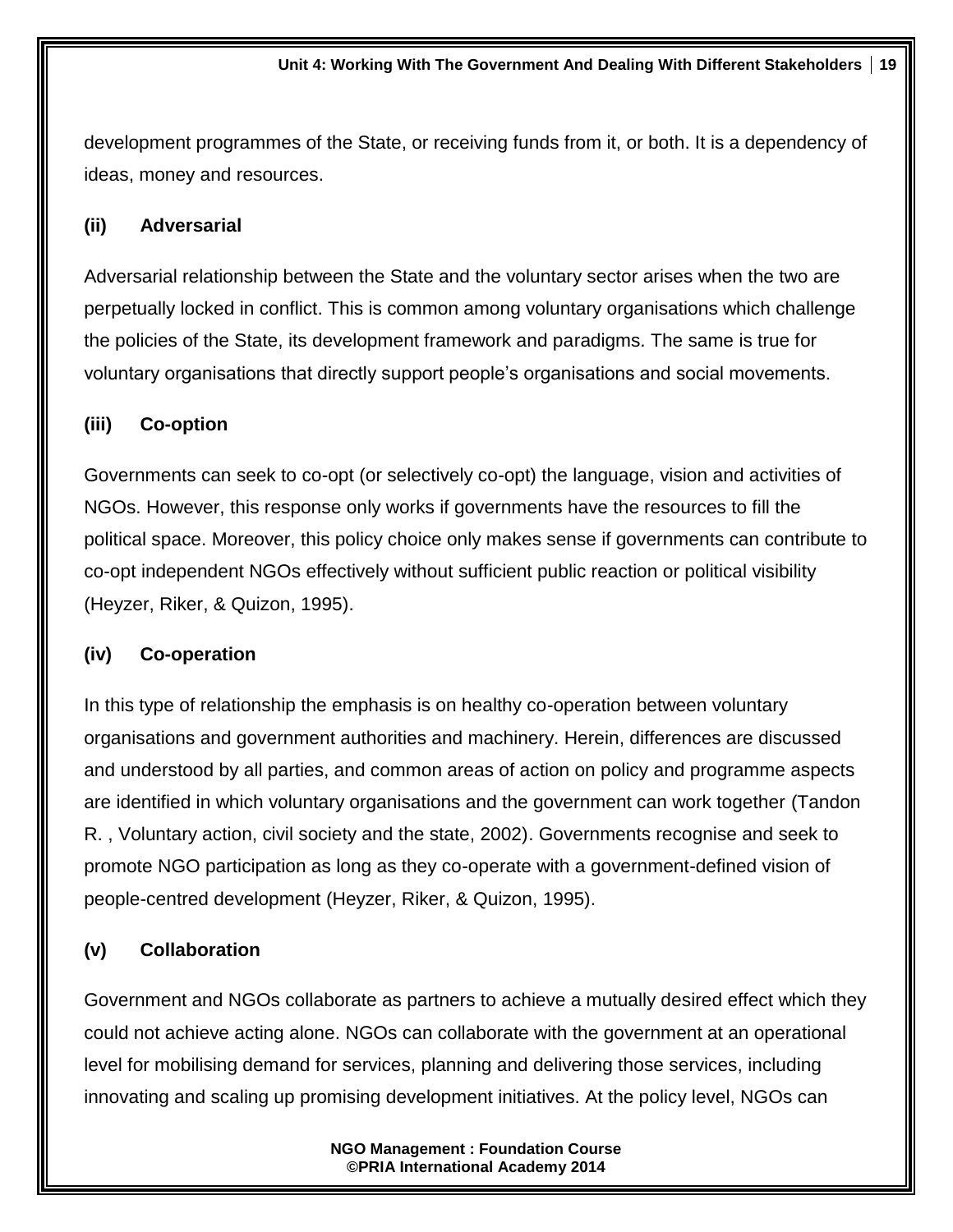collaborate with the government to 'alter allocation of public resources' and to 'reorient government programmes' towards pressing development problems (Heyzer, Riker, & Quizon, 1995).

#### **Current Trends**

Recent events worldwide are reflections of the pressures building up towards the realisation of the urgent need to renegotiate the balance of relationships between the State and the voluntary sector. This relationship needs to be reformulated on the lines of a new social contract, based on the following ideals (Tandon R. , Voluntary action, civil society and the state, 2002):

#### **(i) Accountability**

The State and its agencies need to be accountable to its citizens. Accountability implies rootedness of the State, its institutions and practices in the culture, morality, values and norms of its citizens. The voluntary sector can play the role of a watchdog ensuring such accountability.

#### **(ii) Mediation**

It is important to recognise that the State represents a country's macro, aggregated, cumulated formations and structures. As a result, State policies, agencies and officials operate at a level far more macro than the level of the family. In such a situation, the voluntary sector requires appropriate mediating institutions in order to achieve equitable power balance. This is the role of voluntary associations in a democracy. They can approach and influence elected representatives as well as public institutions and officials on an ongoing basis.

#### **(iii) Differentiation between 'public' and 'private'**

Democratic functioning of society requires institutions of civil society independent of State agencies. This does not mean that the State's provision of services in health, education, etc, should be dismantled; it only means that the State's responsibility for the provision of these services needs to be redefined. The State's responsibility is not necessarily to render these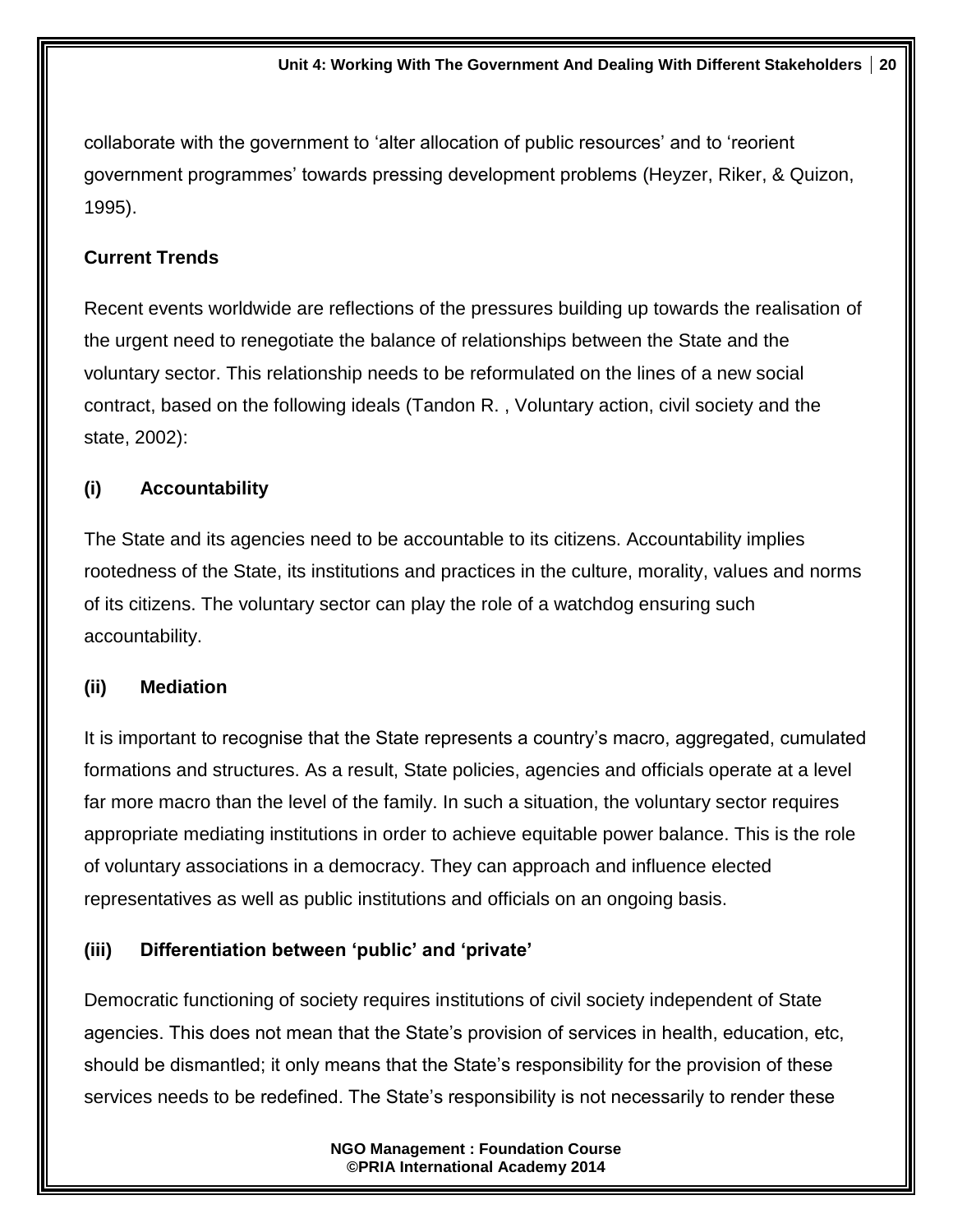services on its own, but to foster conditions and mechanisms that are conducive to enabling institutions of civil society to meet the specific needs of their communities. In this way, the State becomes more of an enabler, and less of a provider, while the institutions of civil society are strengthened to ensure provision of services.

#### **Working Mechanisms: NGOs And Governmental Organisations**

Working mechanisms between NGOs and the government should be based on mutual respect and trust. NGOs are required to understand the concerns of the government in uplifting the poor and bringing them into mainstream developmental processes. Both NGOs and governmental organisations firmly believe in democracy, respect the legal framework and the constitution of the nation. NGOs do not substitute the state and its machinery; rather they supplement and complement the developmental initiatives of the government.

Since the objectives of both institutions are common, there is possibility to work together. However, there are considerable variations in approach adopted by governmental organisations and NGOs in terms of attitude and in bringing out the desired changes in the social fabric. The end result is to address multidimensional social issues and provide the envisaged benefits to the people. Although the two forms of institutions are forced by existing imperatives, and styles of working between the two vary, the functional gaps between them need to be bridged in order to achieve the specified common objectives.

NGOs emphasise processes than product. They mobilise, develop rapport, organise and facilitate the people for a specified cause. The conscientisation process by NGOs provides a good base to the community from where government agencies can take a convenient leap to implement developmental programmes envisaged for the poorest of the poor. In the pursuit of protecting the rights of the poor, NGOs are often involved in safeguarding their interests. This may not often find an integrated approach; rather it may be sectoral and the initiatives may be skewed towards the downtrodden and the marginalised. Contrary to this, governmental organisations come up ith sectoral and integrated approaches that may require the support of the people from different walks of life. In this context, NGOs functions as an interface between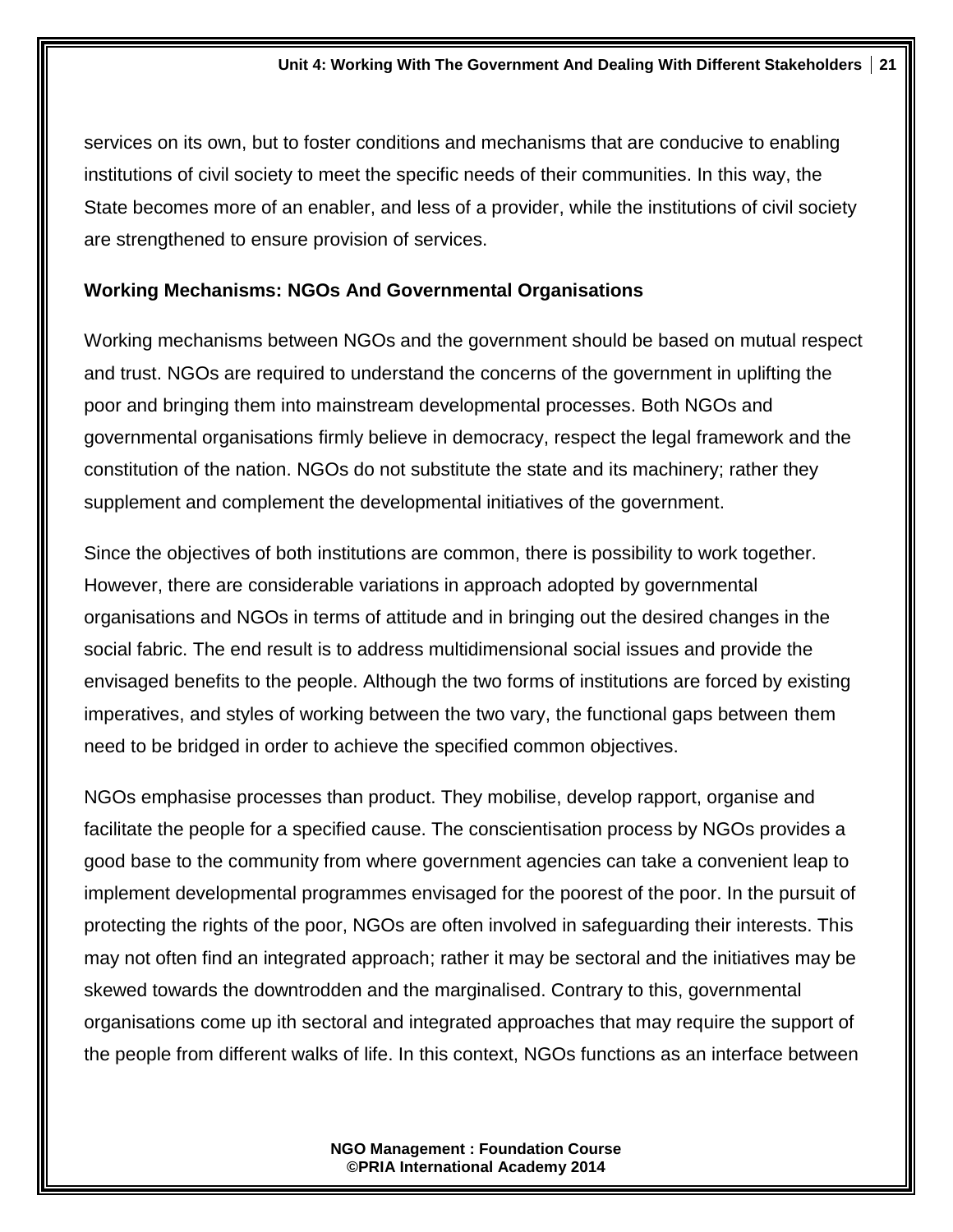the people and the government. For example, in India, NGOs work in conjunction with Panchayat Raj Institutions (PRIs) in order to address the problems faced by the community.

However, it is important to note that while on the one hand NGOs mobilise the people for raising voice against conflicting government policies for protection of their interest, on the other hand they also collaborate and work with governmental organisations on areas of common concern. Therefore, it is important to understand key issues of the relationship between NGOs and governmental organisations, and the manner in which this delicate relationship is to be sustained.

#### **4.2.2 Working With The State At Different Levels Of Governance**

Governance in India is organised around various structures at different levels. They are:

- National Government
- State Government
- District Administration
- Local Governance Institutions

#### **Working With National/State Governments:**

Governmental organisations and NGOs share the common goal of poverty eradication through community participation and mobilising the poor with the help of a variety of community-based organisations. The vastness of the size of India, unfulfilled basic needs of the people at the lowest strata of society, widespread gender discrimination at household and societal levels and workplaces, the social upsurge amongst Dalits, Adivasis and other disadvantaged groups coupled with the inability of government ministries/departments to reach out to the un-reached warrant collective action by NGOs and the government. All major stakeholders should join hands to collectively fight the root causes of poverty, which is a multi-dimensional and complex issue. Considering limited human/financial resources and time constraints, a partnership model will have a synergistic impact on poverty and the processes could be made more sustainable.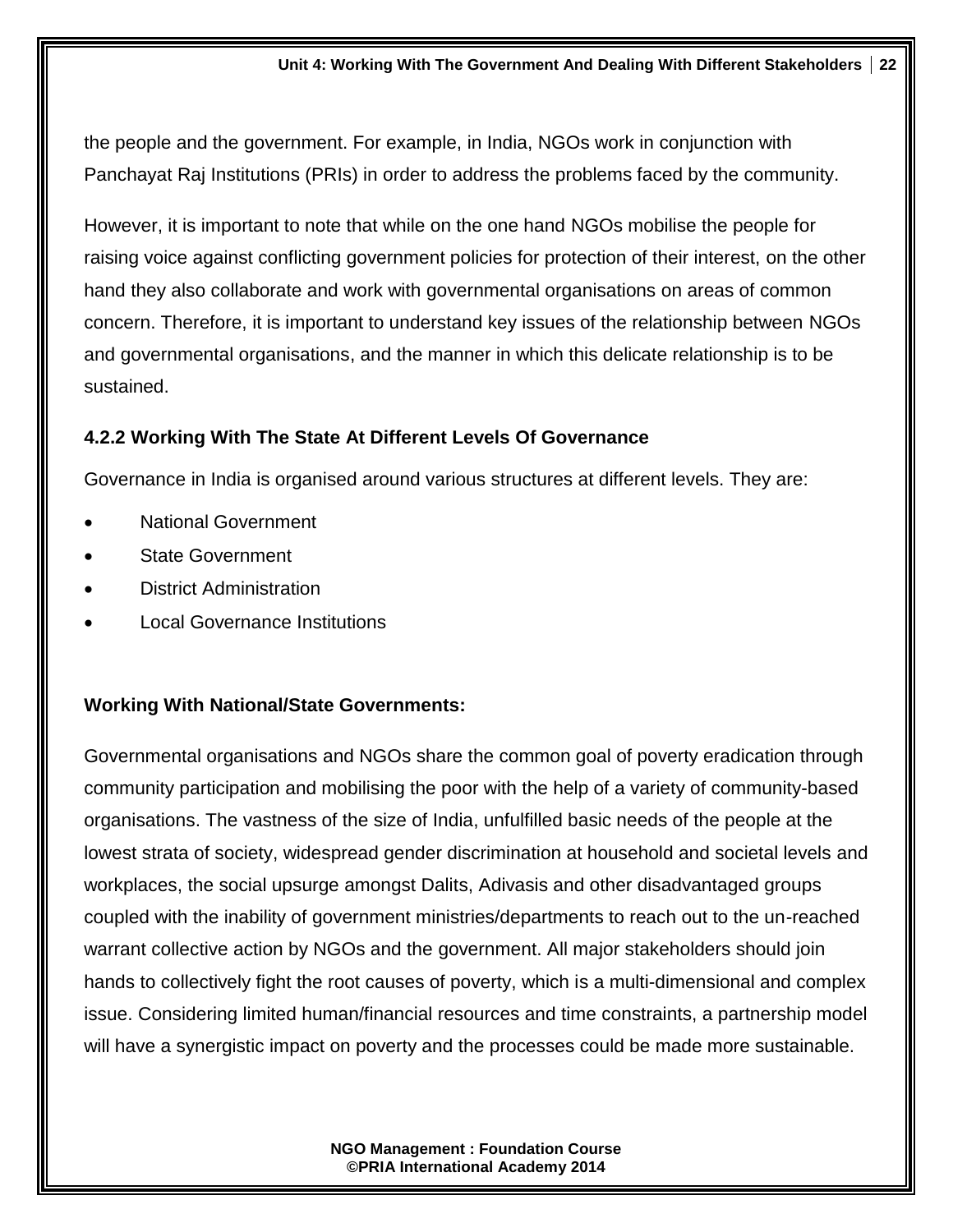Partnership between the government and NGOs exists in various programmes, projects and schemes implemented by the Central and State governments. This partnership must be seen as a win-win proposition and, hence, this collaborative relationship should be taken forward at all levels, i.e., the village, *mandal*, district, state, regional and national levels. The spirit of this relationship will rest on an objective understanding of the comparative advantage of each partner in conceptualising, designing, planning and implementing people-centred development programmes. It should also rest on the premise that both the government and NGOs complement each other and it is critically important to have such partnerships which have the potential of synergistic impact at the household level.

Efforts made by NGOs and the government should go hand-in-hand to achieve the envisaged benefits for the poorest of the poor. One of the fundamental social obligations of the state is to safeguard the interests of the poor by implementing various programmes aimed at development. This requires the help and association of NGOs to change the destiny of the poor and recast the social fabric. As such, it is felt appropriate to have a joint strategy that addresses the developmental needs of the people in general and the poor in particular. In the present context, the relationship between NGOs and the government in India is characterised by certain compulsions, such as:

- Pooling existing resources for a specific sectoral intervention
- Adapting to changed or revitalised approaches enunciated in the macro planning system of the State
- The need for resources

NGOs should collaborate with the initiatives of the government in a more meaningful and constructive way, especially to address the issues relating to poverty and social justice. Considering the large number of issues to be addressed, NGOs and the government need to identify certain select areas for collaboration and explore the possibilities for partnership.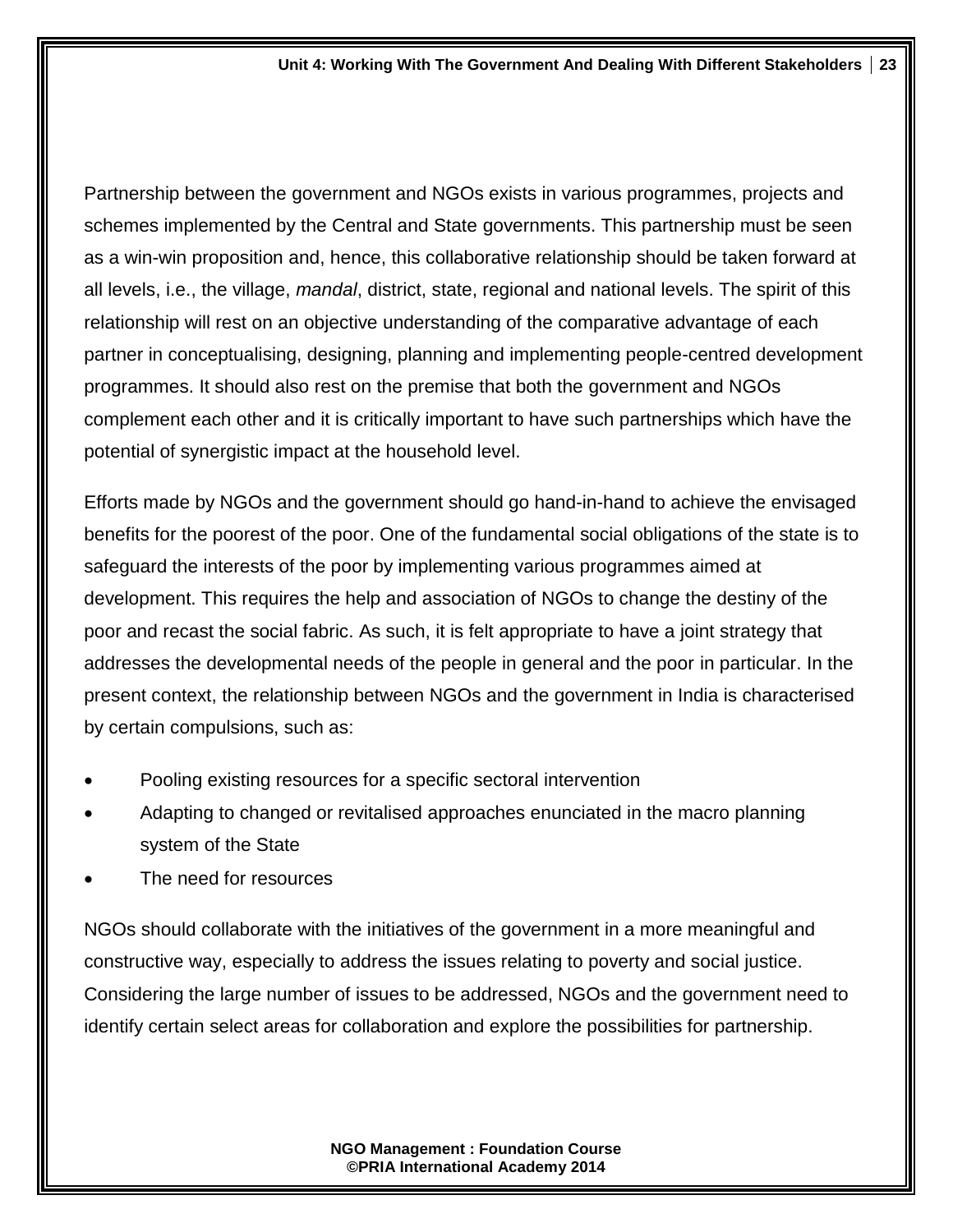#### **Working With The District Administration**

The district is the principal subdivision within the state (union territories are not subdivided). The district collector, a member of the Indian Administrative Service, is the pre-eminent official in the district. During the colonial period, the collector was responsible for collecting revenue and maintaining law and order. The collector's role in most states is confined to heading the district revenue department and coordinating the efforts of the other departments, such as agriculture, irrigation, public works, forestry and public health that are responsible for promoting economic development and social welfare.

NGOs collaborate with the district administration in the implementation of various developmental plans. Such plans may relate to addressing poverty issues, provisioning various civic amenities, such as housing and infrastructure, providing solutions to pressing issues such as water scarcity, environmental degradation, etc. The district administration, as a sub-division of the state administration, is also in a better position to work in conjunction with NGOs owing to its simplified structure and mode of operation. Further, closeness with the rural and urban communities facilitates the process of collaboration and partnership between the two institutions.

## **Working With Local Governance Institutions**

Local governance institutions in the Indian context refer to panchayats at the rural level and municipalities in urban areas. Their structure and mode of functioning are dealt in detail below.

## **Panchayats**

The Indian constitution endorsed the idea of panchayats (village councils) through the 73rd Constitutional Amendment in 1992, which mandated the establishment of this third tier of governance. This Amendment Act of 1992 provided for devolution of powers and responsibilities to panchayats for both preparation of plans for economic development and social justice and their implementation in relation to twenty-nine subjects listed in the Eleventh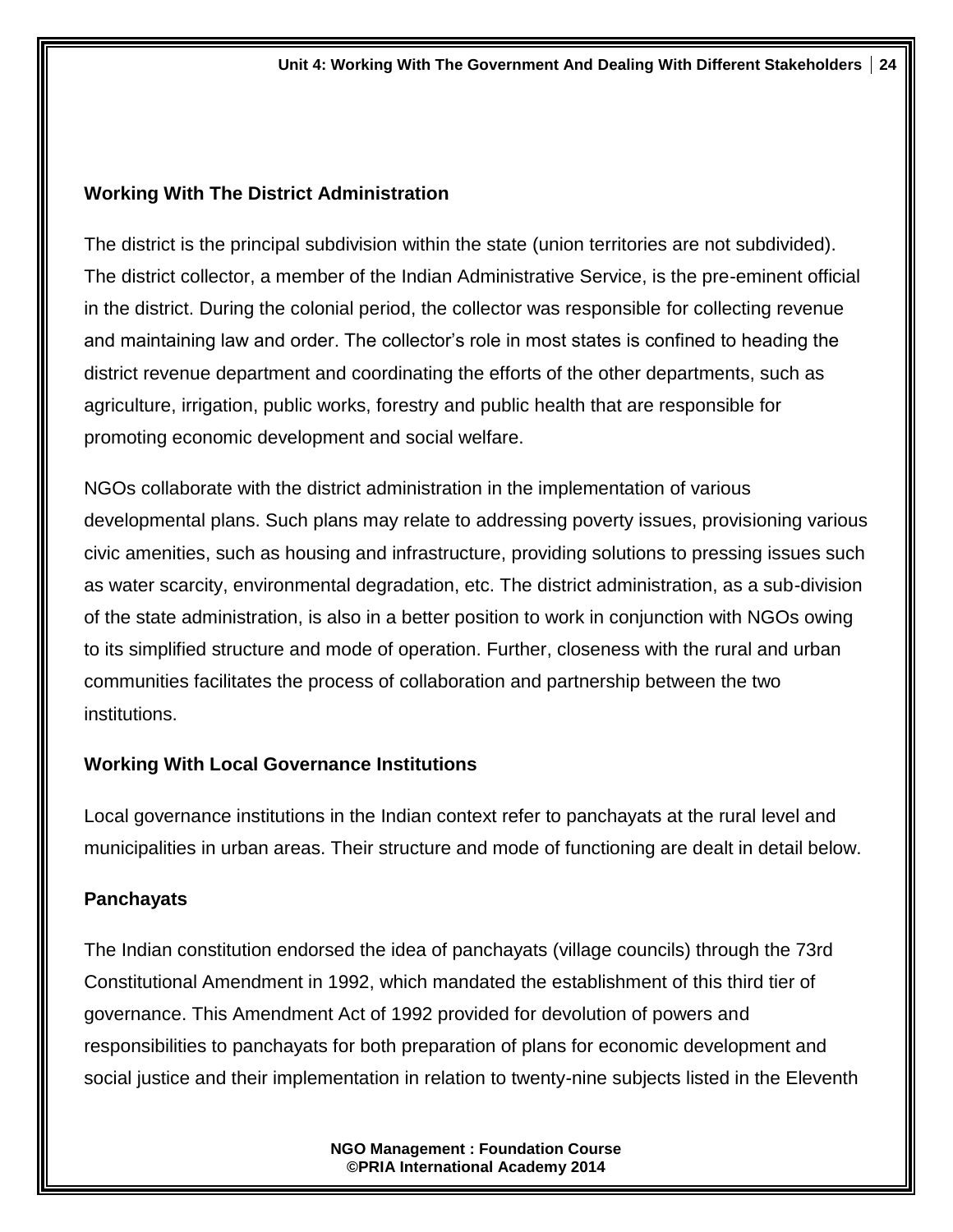Schedule of the constitution. Panchayati Raj Institutions (PRIs) are institutions of local selfgovernance involved in micro-planning exercises and not mere implementers of centrally determined development programmes.

The 73rd amendment of the constitution empowered panchayats to plan for the development of the villages under their jurisdiction, along with allocating powers to the elected members to prepare and implement local area development plans (micro plans). It is here that NGOs collaborate with panchayats for working out joint plans. Where panchayats can be involved in the broad details of a particular project, NGOs contribute by collectivising, mobilising and creating awareness among the villagers as regards the importance of the project. They can also help in the implementation of the projects by working in accordance with a pre-designed plan.

Therefore, such participation of the community in plans/projects devised and implemented jointly by NGOs and local governance institutions contributes towards:

- Unleashing self-help capacity of citizens and elected members so that they demand and provide support to services like sanitation, roads, water sources, electricity, transport, etc, for betterment of their villages
- Developing the economy of the village through increased livelihood options for villagers
- Increasing social harmony and satisfaction among villagers that results in cooperation
- Participatory development through planning influences resource allocation for specific programmes that are planned through community consensus

## **Municipalities/Municipal Councils/Municipal Corporations**

The 74<sup>th</sup> Constitutional Amendment Act passed in 1992 mandated the creation of municipalities, which function as local governance institutions in India's urban areas. Nearly 26 per cent of [India's population](http://www.indianchild.com/panchayats_system_india.htm) residing in urban areas have municipal corporations/municipal councils as local governance institutions, which are responsible for education, health,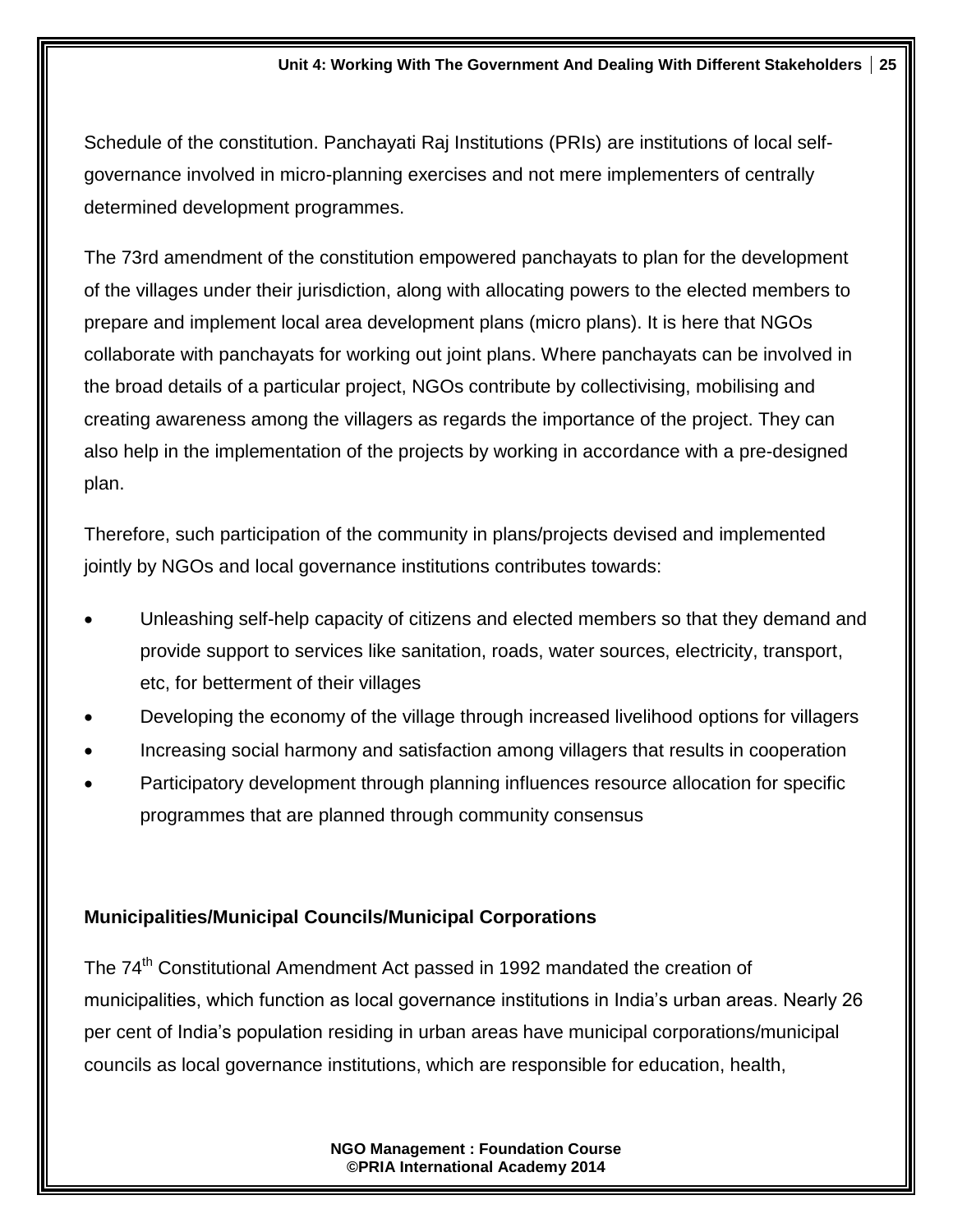sanitation, safety, and maintaining roads and other public utilities. Similar to its collaboration with PRIs, NGOs can enter into a mutual relationship with municipal bodies in order to carry out various development interventions, while also providing help and support in the delivery of basic services in urban areas.

#### **THINK TANK**

Assume that you are an employee of an NGO, which works in the area of ensuring democracy and social justice. Identify the partnership areas and intervention agenda for working with different tiers of government in a project which seeks to build capacities of local self-government institutions.

## **Strategy For Collaboration**

NGOs need to design a strategy to work with government institutions both in terms of organisational strengthening and to make them more responsive and responsible. There are many avenues for NGOs to forge partnerships with governmental organisations. For example, mobilisation of communities for free and fair elections, capacity building of elected representatives, strengthening institutions like gram sabha and ward sabha, facilitating accountability and transparency in local developmental processes, strengthening CBOs to participate in local governance processes, etc, are some potential areas where such partnerships can be forged. NGOs can also contribute to the preparation of micro plans by panchayats. Similarly, they can also forge partnerships with block and district level local bodies, as well as national/state governments.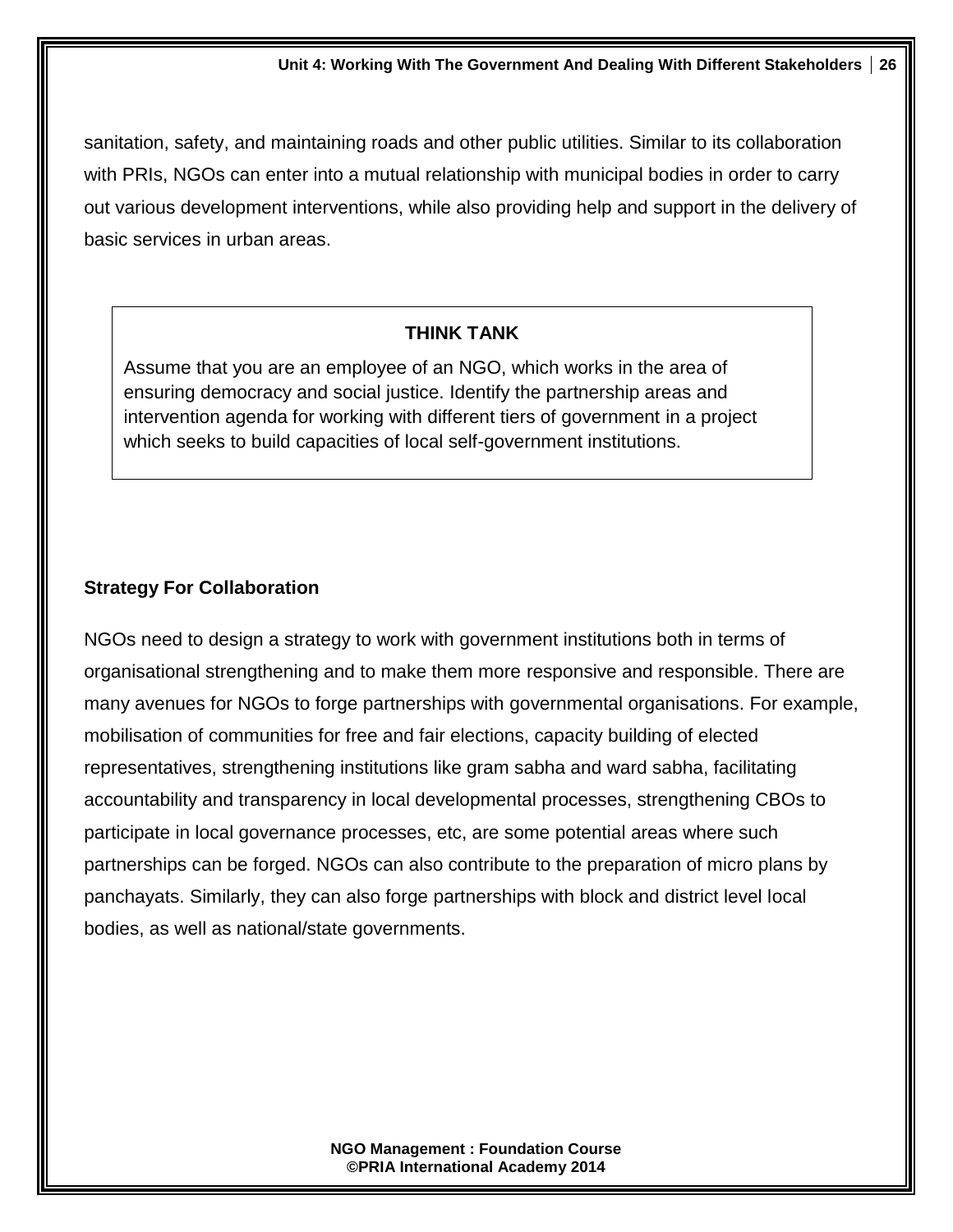Given that the term 'development' has different meanings for different people, it is desirable that an NGO leads the process of creating a consensus in the community on what the term 'development' entails. People living in the same village may have different development needs. For example, tribals (forest dwellers) may want to preserve forest land for long term sustenance while others may support setting up of a tube well or a labour cooperative for meeting the economic needs of the village. People living in the same family may also have differing needs to be fulfilled. For some men, building roads means development as it creates economic opportunity, whereas women may want a water source nearer home in order to save time, while children may desire the setting up of quality schools in close vicinity to their homes.

#### **NOTE BANK**

Numerous benefits accrue as a result of collaborative and co-operative relationships between the government and the voluntary sector. Some of them are:

- Clarifying and strengthening the relationship between government and voluntary sector, leading to better focus and greater public awareness regarding various social needs
- Mobilisation of greater combined resources (government and voluntary sector) to solve social problems
- Better targeted programmes and services
- Incorporation of user groups into specific projects
- Framework agreements
- Policy influencing relationships

Hence, NGOs need to create an environment where everyone's views are respected as valid and it is addressed in the planning process. The process of meeting everyone's development needs through a plan will create better opportunities for everyone. This will happen if the NGO gets people to think together for a vision for their village. This would include a plan of action for the next three to five years to bring about the desired change, along with giving thought to the different stakeholders whose help might be needed in the process and the manner in which the plan needs to be implemented for achieving common goals and objectives.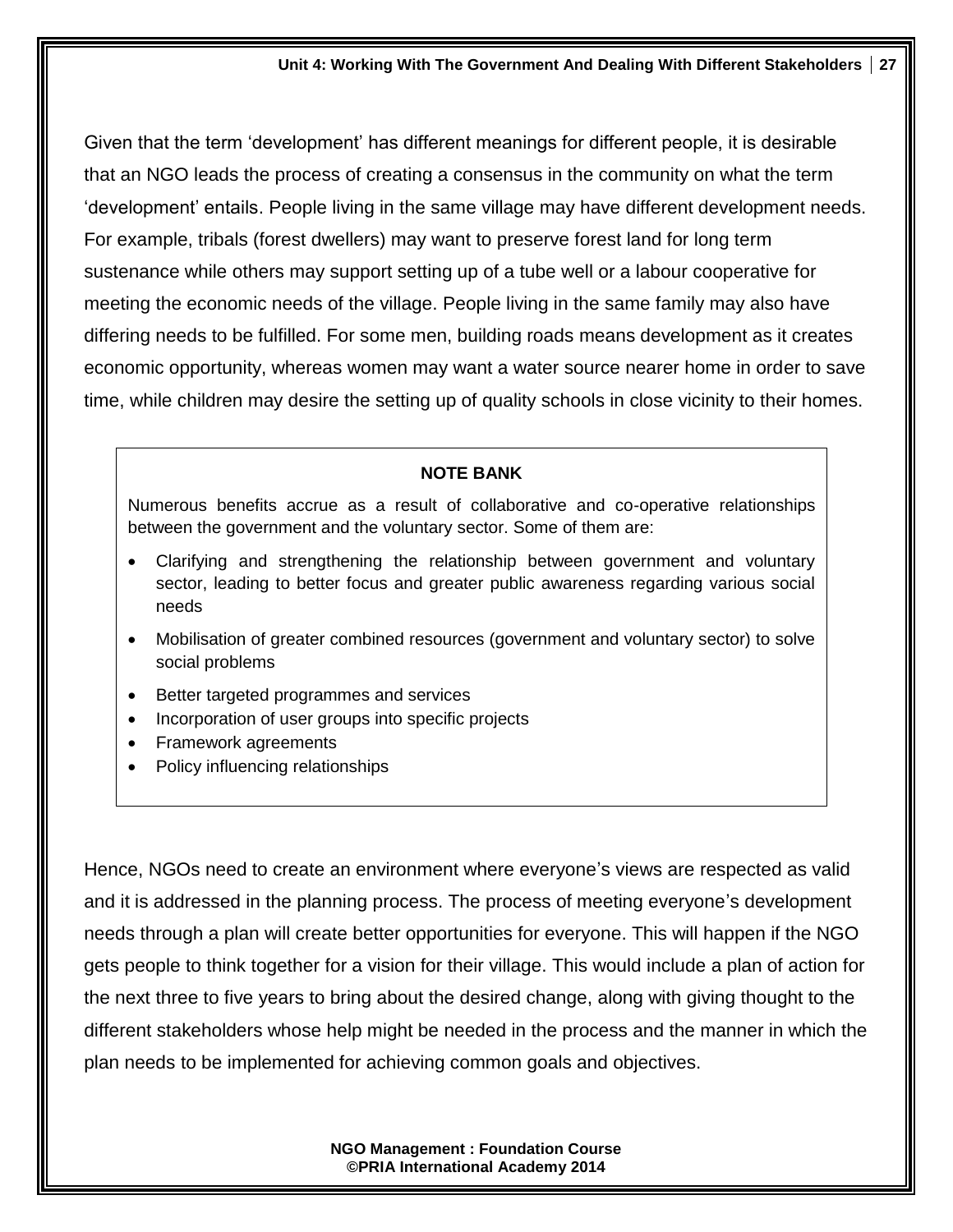## **4.3 Media As A Stakeholder**

In the past, formal segments of civil society have been tentative about engaging with the media. In many countries, domestic media, newspapers and radio/television were largely controlled by government; open advocacy through such media channels was restricted or nonexistent. International media were somewhat more accessible, but mostly to international NGOs (INGOs) located in their headquarters (PRIA, 2012). Most local civil society also lacked the capacity to engage with the media in an ongoing manner. Many NGOs remained largely focussed with local constituencies in remote rural areas and, therefore, their partnership with the media was 'non-existent'.

However, with the emergence of new media tools like web access and social media networking, the relationship between the voluntary sector and media has grown manifold, and in a positive manner. This is evident from the fact that new forms of civil society actions, from mobilisation of members to devising and co-ordinating actions, have found the new information and communication technology very user-friendly. Horizontal forms of communication, leadership and solidarity become more feasible with widespread access to the Internet and other social media. Formally structured NGOs have begun to use ICT (Information and Communication Technology) for a wide range of functions – public information and education, resource generation, membership engagement and communication with policy makers.

Although the use of new social media is reshaping the strategies of actors in the voluntary sector, it has not displaced old media – television, radio, newspapers, magazines, and so on. In fact, traditional print and electronic media have become far more accessible in many societies around the world. Many independent and private television channels, radio stations and newspapers in vernacular languages have increased the outreach of social media substantially.

While old media has become more accessible to civil society, civil society too has become a matter of interest for old media. Some examples are (PRIA, 2012):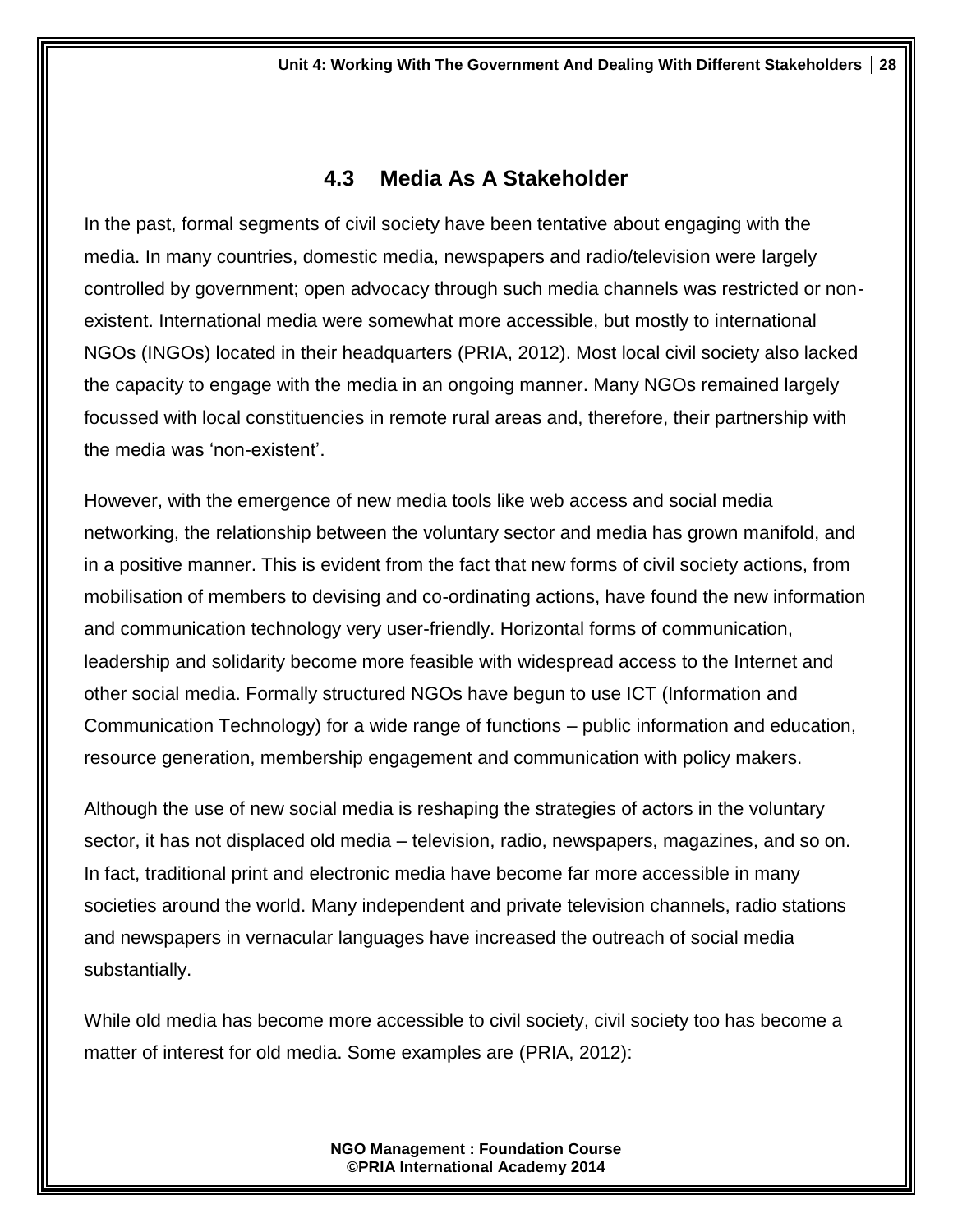- India Against Corruption (IAC) gained visibility through old international media and thus garnered support from the Indian diaspora worldwide
- Chilean student protests and HIV/AIDS campaigns of South Africa became known around the world through the spread and outreach of radio, television and newspapers
- Old media played a crucial role in mobilising public opinion and channelising citizen's concerns in Malawi, where print and electronic media gave ample coverage to the preparations for demonstrations
- KRL Mania in Indonesia used mass media to publicise its demands related to high tariffs and lack of safety for commuters, despite its heavy reliance on new media

Therefore, such combinations of old and new media can enhance civil society outreach and increase pressure for reforms by public agencies.

In light of the above, it is important to mention the shifts in the past two decades that have played a big role in establishing new partnerships between civil society and the media.

- First, new media has expanded the outreach to distant others. The globalisation of ICT has expanded the spread of information in real time, thereby expanding solidarity and connectedness of the voluntary sector.
- Second, the expansion of independent and private channels in television, radio and newspaper has created greater options for civil society.
- Third, the capacity of civil society to engage with old and new media has been gradually expanding, with some focussed efforts in this regard in recent years.

However, there is a darker side of this relationship as well (PRIA, 2012):

- (a) Citizen mobilisation and expansion of discourse by the voluntary sector requires effective use of media in its various forms. However, today's media provides visibility and voice and as well as negativity and noise.
- (b) The globalisation of media ownership and its inter-connectedness tends to differentiate between local, regional and global business interests. Thus, global media reacts differently to citizens reactions in the northern and southern countries. While it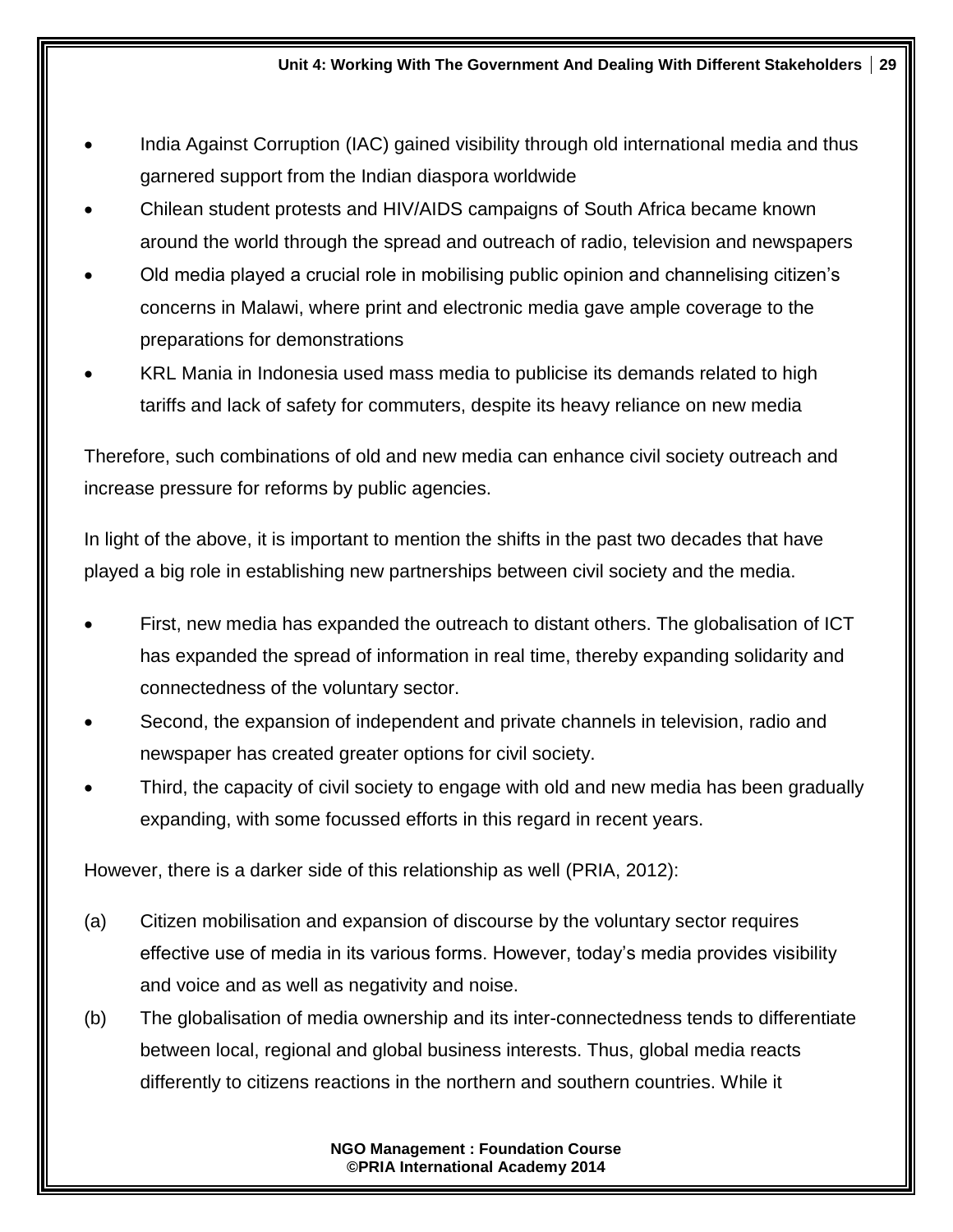supported citizens' movements in India and Malawi, it criticised such protests in Greece and the United Kingdom.

(c) Social media and the Internet can also confuse and distort issues as 'unregulated access' brings counter-voices as well. Blogs can inform as well as misinform.

Therefore, the open access of social media is both its strength and limitation. Recent attempts by many governments to control and regulate social media may actually reduce access and increase surveillance of civil society

#### **NOTE BANK**

Interaction with the media involves the use of a number of varied tools such as:

- **Interview:** A staff member of an organisation gives an interview to a reporter, perhaps as an 'expert'.
- **Letter to the editor:** It often appears on a special page in newspapers. Use them to start or contribute to a debate, or to respond to or correct information that has appeared in the paper.
- $\checkmark$  **Article:** An article (often a feature story) written by a staff member or a freelancer, and provided exclusively to a newspaper or magazine.
- **News conference**: A question-and-answer session with several journalists and one or more spokespersons.
- **Press kit:** A packaged set of information and promotional materials about the project or the organisation. It is often given to media personnel before an event, news conference or field visit, and includes contact names, contact details, areas of expertise and short biographies.
- **Press release:** It is the standard method of disbursing information to the media. A press release is one or two pages of information, written in a format similar to a news story.
- **Staged event**: It is a newsworthy event such as a ceremony, charity walk, or exhibition designed (among other things) to attract media attention.
- **Website:** An NGO must make sure that the particular project has its details on an updated website. Information such as contact details, description of activities, and the most recent publications and press releases should be displayed.
- **Social media**: Social media such as blogs, micro-blogging, feeds, e-newsletters can be used to provide subscribers and supporters with up-to-date information and content about the project and the organisation.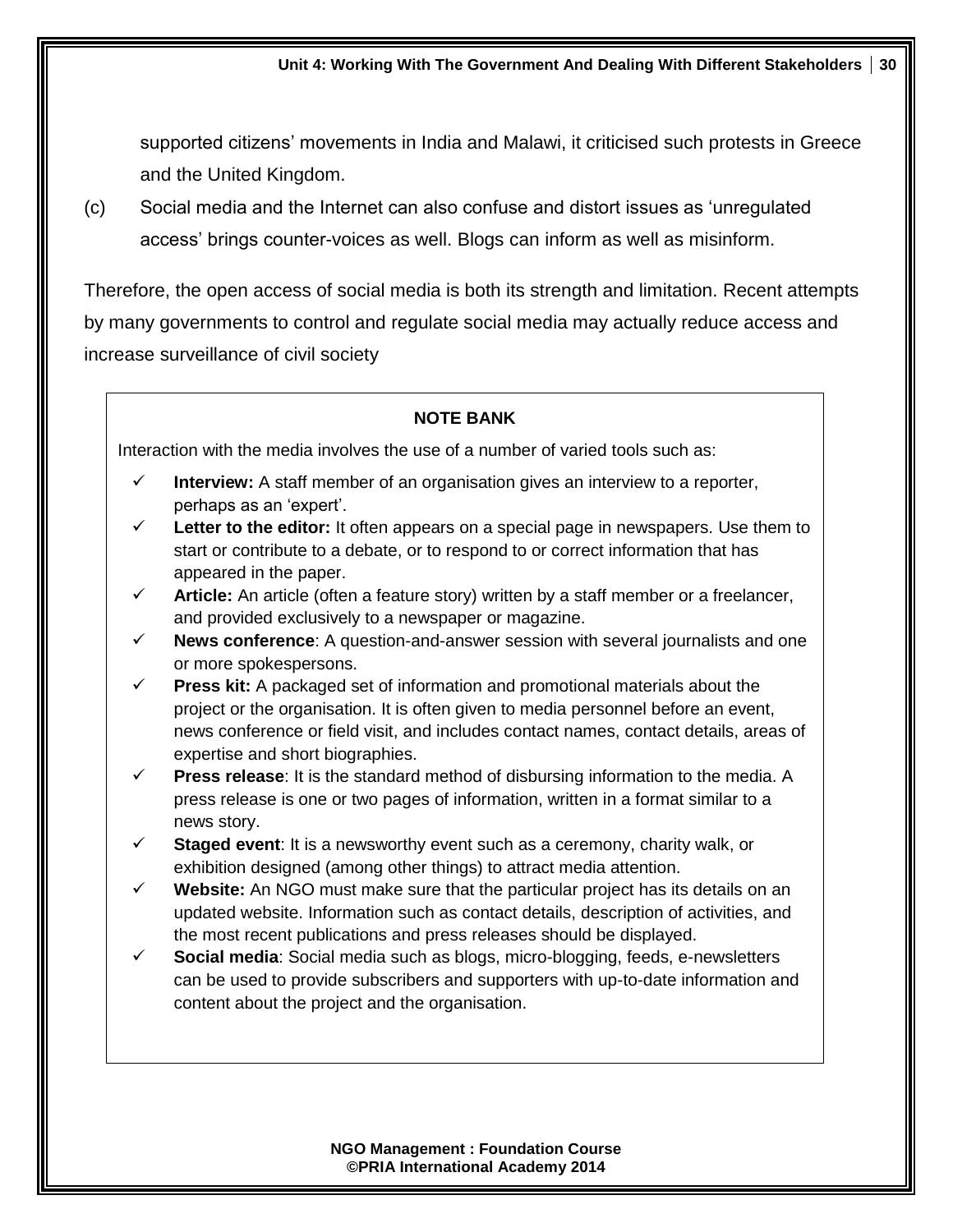#### **THINK TANK**

List some important examples of media intervention in your particular country, wherein such intervention has helped the cause of the voluntary sector.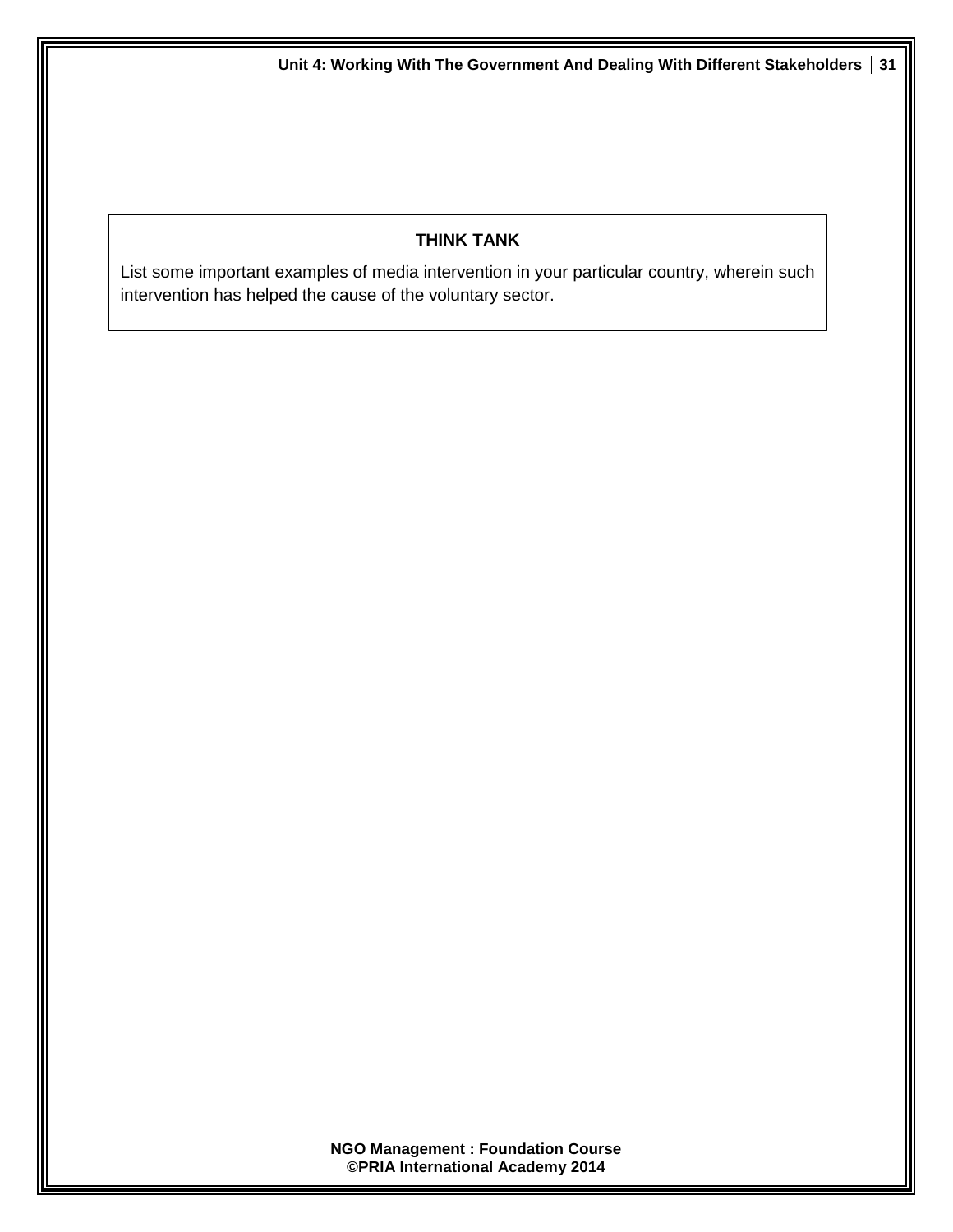# **4.4 Private Business As A Stakeholder**

Partnerships between private business and NGOs have increased in number and sophistication over the last decade. A number of factors are contributing to this trend including governments, consumers and others demanding an increase in the private sector's commitment to being 'responsible members of society'. This, combined with the decrease of government funding of NGOs, means that cross-sector partnerships are becoming core to addressing many complex social and environmental issues. Over time, these collaborations are becoming more sophisticated, strategic and aligned to business objectives, in many cases moving beyond basic philanthropy to 'win-win' partnerships that are in fact generating strong business, social and environmental benefits (Bobenreith & Stibbe, 2010).

NGOs do not have a single type of relationship with business. Some NGOs have very close ties to business or have been specially created by companies or business associations – such as the powerful International Chamber of Commerce or the influential Business Council on Sustainable Development. Other NGOs have mixed attitudes, partly critical, partly not. While still other NGOs tend to systematically differ from business firms in their views of the world and their sense of international priorities. Big companies increasingly seek to have 'dialogue' with critical NGOs and to co-opt them through grants, 'partnerships', 'multi-stakeholder dialogues' and other means. While leading public relations firms pioneer ever-new forms of 'proactive' business policies towards NGOs, global justice movement NGOs pioneer ever-new forms of criticism and public accountability for private firms. Public-private partnerships also include activities such as fundraising or 'resource mobilisation', research collaborations, consultations/discussions, arrangements to implement codes of conduct, corporate social responsibility projects, and contracting out public services.

As the private sector becomes increasingly involved in the delivery of essential services in place of the State, NGOs wanting to influence the quality, cost and reach of such services must involve themselves with the State's utility regulators – now as partners – in advocacy work. On the other hand, NGOs are also seeking more formal engagement with the private sector in order to secure access to subsidies and financial services for the poorest (e.g., Self-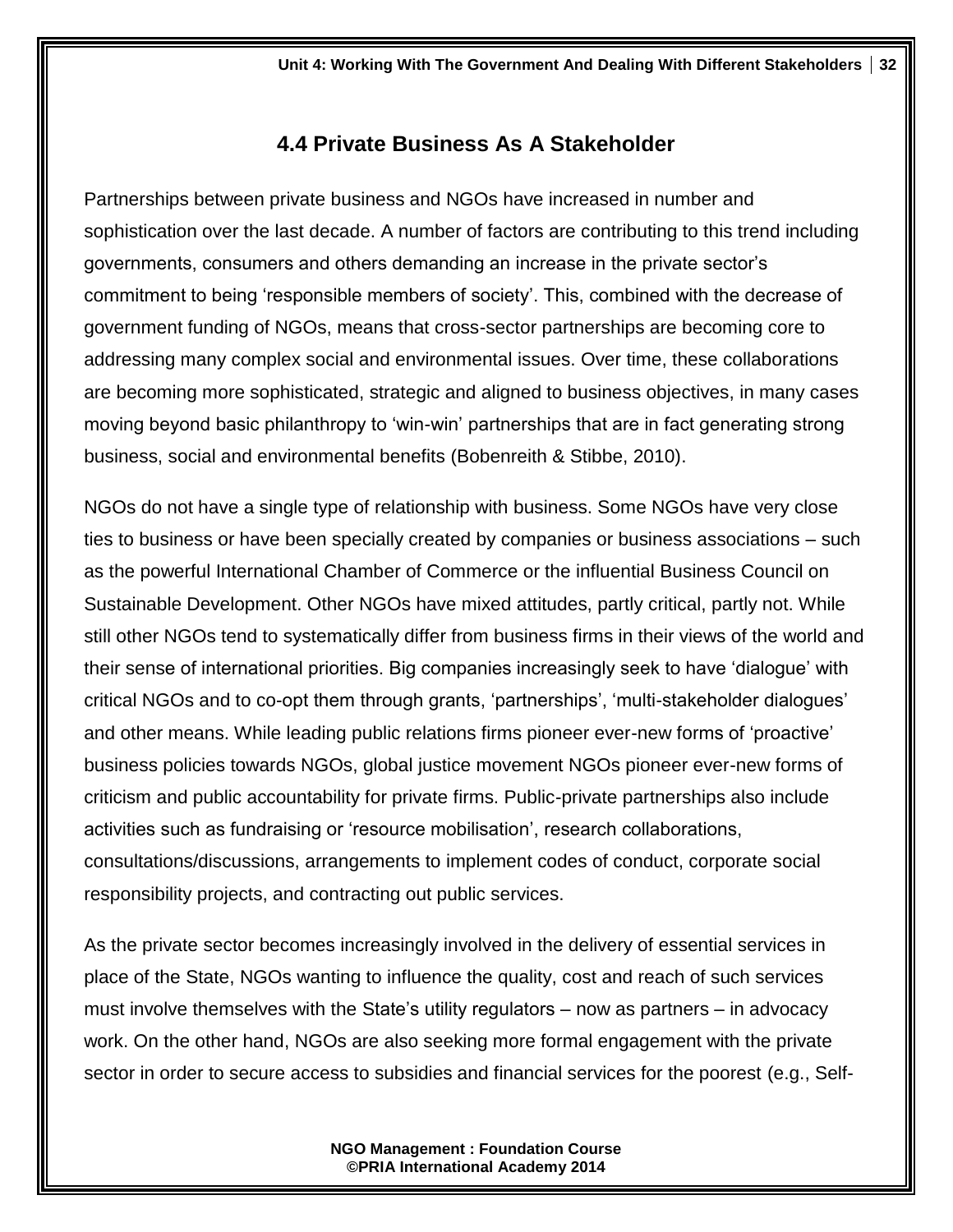#### **Unit 4: Working With The Government And Dealing With Different Stakeholders 33**

Employed Women's Association [SEWA], India and Planact, South Africa). A number of private sector companies are now creating development departments or promoting development initiatives in partnership with NGOs. For instance, Allied Dunbar, Shell and Barclays Bank all have departments dedicated to 'third sector' work. Through their advocacy work and as players in multi-actor negotiations with the State, private sector and other civil society organisations, NGOs are able to have an impact on the accountability and people-orientation of business (Heap, 1998).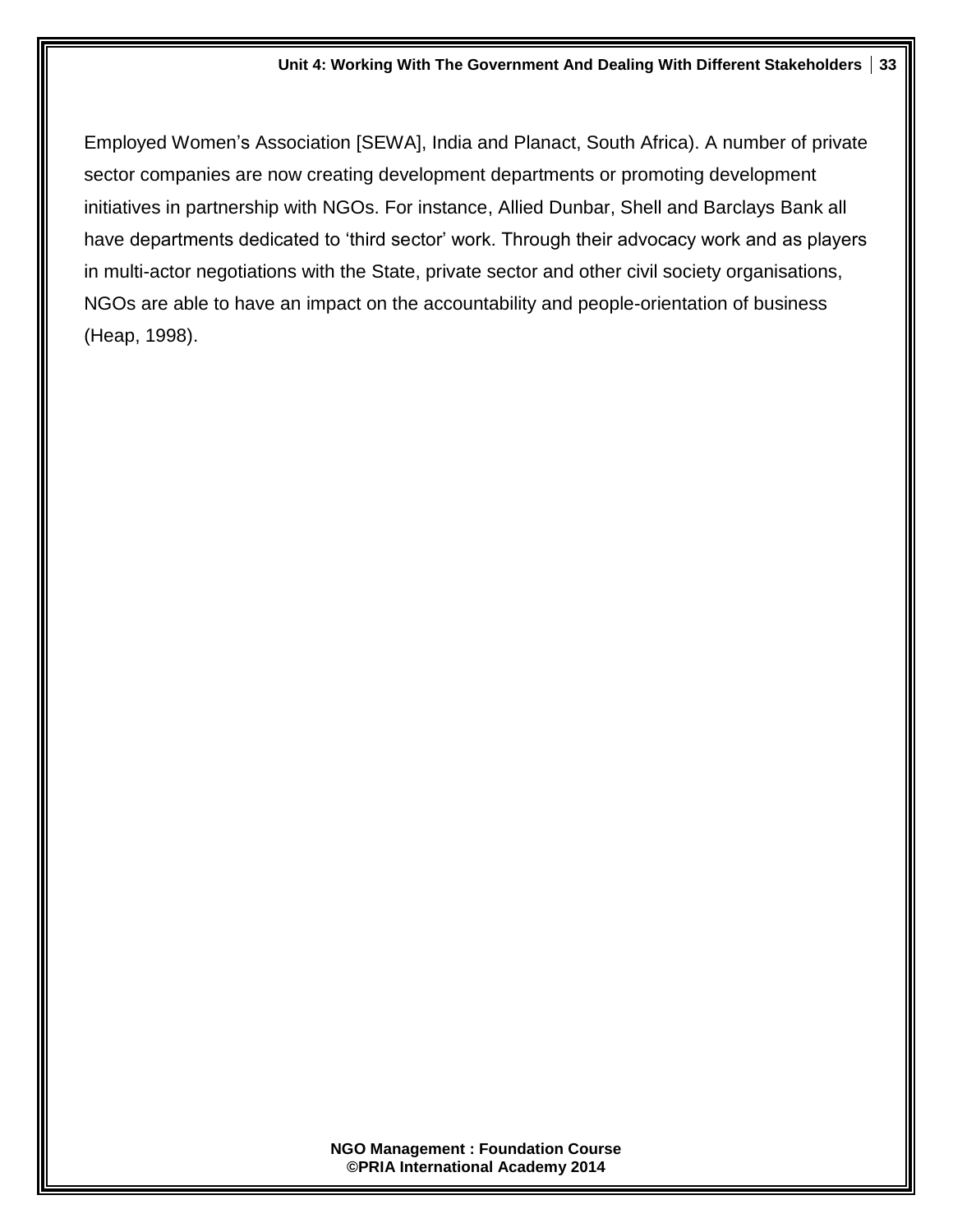# **Summary**

This Module analysed the concept of stakeholders, detailed out the process of stakeholder analysis, and illustrated the latter with a real example. Further, the Module looked at the relationship between the voluntary sector and varied stakeholders, such as the government and its agencies at different levels of governance, media and private business. While detailing the relationships, the Module provided the details of such relationships and the respective roles and functions of the respective stakeholders in carrying forward a meaningful and positive relationship.